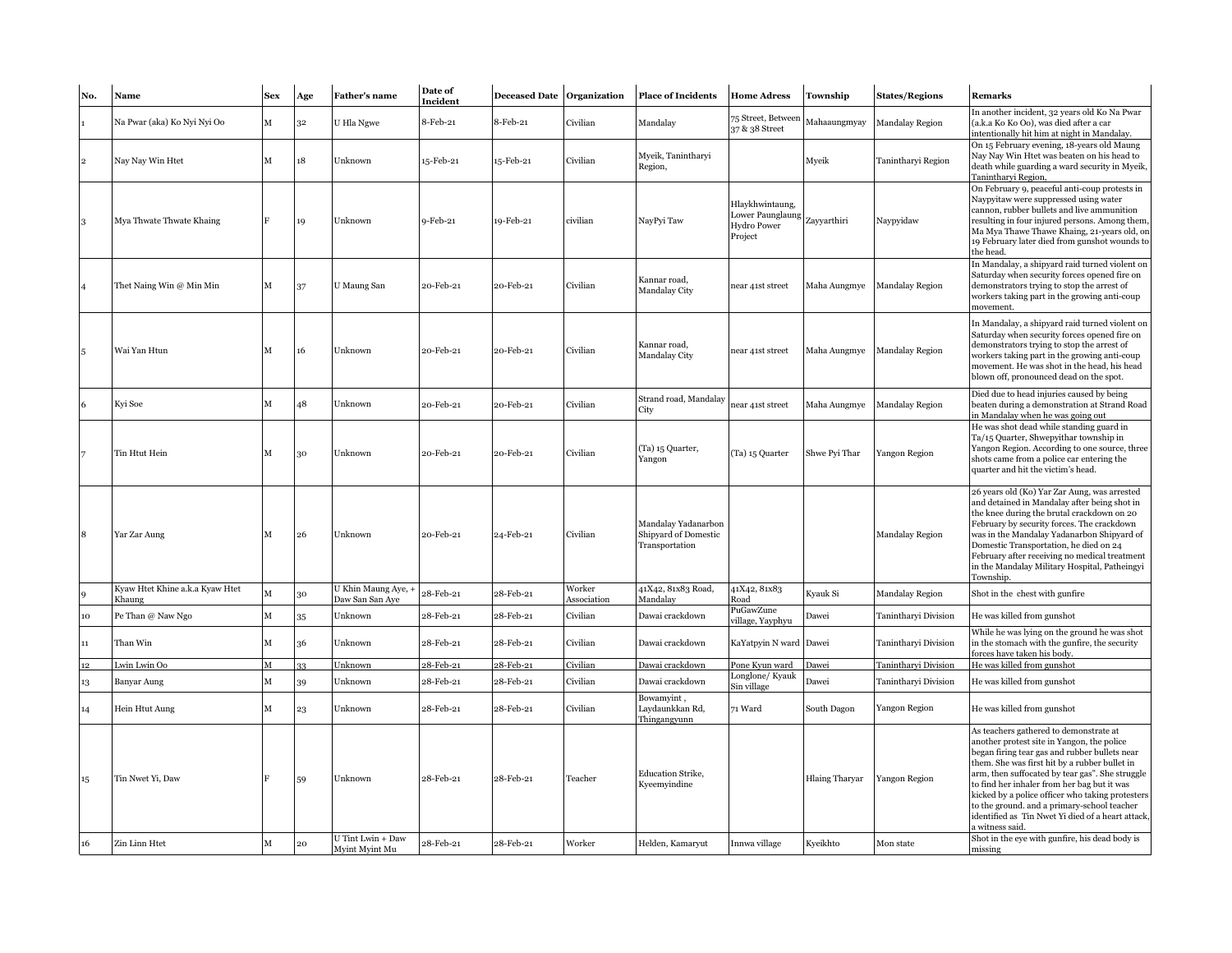| 17 | Nyi Nyi Aung Htet Naing       | M            | 23      | Unknown                             | 28-Feb-21  | 28-Feb-21  | Student                                                  | Helden Township,<br>Yangon             | Hlawkar                                                        | Shwe Pyi Thar  | Yangon Region         | Shot in the head with gunfire                                                                                                                               |
|----|-------------------------------|--------------|---------|-------------------------------------|------------|------------|----------------------------------------------------------|----------------------------------------|----------------------------------------------------------------|----------------|-----------------------|-------------------------------------------------------------------------------------------------------------------------------------------------------------|
| 18 | Maung Soe @ Sithu Soe         | $\mathbf{M}$ | 16      | U Htay Aung + Daw<br>Hla Hla San    | 28-Feb-21  | 28-Feb-21  | Civilian                                                 | Bago Kannar road<br>crackdown          | Manaw Thukha 1<br>street,<br>Zaingganine North<br>ward         | Bago           | Bago Region           | Shot in the head with gunfire                                                                                                                               |
| 19 | Kyi Hlaing Min @ Gaung Gyi    | м            | 18      | U Zaw Yi + Daw Yi<br>Myint          | 28-Feb-21  | 28-Feb-21  | Civilian                                                 | Bago Kannar road<br>crackdown          | MaZin 1 street,<br>Olaysu ,<br>Kyunntharyar<br>ward            | Bago           | Bago Region           | Shot in the left side of chest with gunfire                                                                                                                 |
| 20 | Nay Myo Oo @ Nay Lin Aung     | $\mathbf M$  | 34      | Unknown                             | 28-Feb-21  | 28-Feb-21  | Civilian                                                 | Pakhoku Strike                         | No 3 Street, NO3<br>Ward,                                      | Pakhoku        | <b>Magwe Region</b>   | Shot in the left side of thigh with gunfire                                                                                                                 |
| 21 | Maung Maung Oo                | M            | $^{40}$ | Unknown                             | 28-Feb-21  | 28-Feb-21  | Worker<br>Association                                    | Mandalay strike                        |                                                                | Kyauk Si       | Mandalay Region       | Shot in the head with gunfire                                                                                                                               |
| 22 | Day Si @ A Pu                 |              | 32      | U Maung Ngal                        | 28-Feb-21  | 28-Feb-21  | Civilian                                                 | 35 st, conor of 76 road                | 34x36                                                          | Mandalay City  | Mandalay Region       | She was shot in the head when she was out on<br>the streets during a crackdown                                                                              |
| 23 | Zin Myo Thu @ abdul Rashi     | $_{\rm M}$   | ιg      | Unknown                             | 28-Feb-21  | 28-Feb-21  | Civilian                                                 | Mawlamyine strike at<br>kannar road    |                                                                | Mawlamyine     | Mon state             | Shot in the head with gunfire                                                                                                                               |
| 24 | Kaung Paye Sone               | $\mathbf{M}$ | 20      | Unknown                             | 28-Feb-21  | 14-Mar-21  | Studen                                                   | North Okkalapa<br>Nwethargi strike     | (L) ward,<br>Khaingshwewar<br>oad                              | North Okkalapa | Yangoon Region        | He was killed from gunshot                                                                                                                                  |
| 25 | Thiha Zaw @ Naung Naung       | M            | 16      | U Soe Win + Daw<br>Thin Thin Khaing | 2-Mar-21   | 2-Mar-21   | Student                                                  | Near Satthwar village                  | Satthwar No(5)<br>vard                                         | Taungtwin Gyi  | Magwe Region          | He was killed when the military came into his<br>vard and opened fire.                                                                                      |
| 26 | Zin Ko Ko Thaw                | M            | 14      | U Pho Wa + Ma Htar                  | $-Mar-21$  | $3-Mar-21$ | <b>Student</b>                                           | Myingyan strike                        | Vo 19, Sone Lone                                               | Myingyan       | Mandalay Region       | Shot in the head with gunfire                                                                                                                               |
| 27 | Myo Naing Lin @ Pho Linn      | м            | 39      | Unknown                             | -Mar-21    | $3-Mar-21$ | Civilian                                                 | 84 street and 30 street                | 15x16, 65 Road                                                 | Mandalay City  | Mandalay Region       | Shot in the chest with gunfire                                                                                                                              |
| 28 | Kyal Sin Lin @ Kyar Shi       |              | 19      | Daw Aye Aye Myint                   | 3-Mar-21   | $3-Mar-21$ | Student                                                  | 84 street and 30 street 15x16, 65 Road |                                                                | Mandalay City  | Mandalay Region       | On 3 March 2021, she participated in a protest<br>in Mandalay. While she was on the front line of<br>the protest she was shot dead by a military<br>sniper. |
| 29 | Nay Myo Aung @ Kalar Lay      | M            | 16      | U Linn Oo                           | $3-Mar-21$ | $3-Mar-21$ | Student                                                  | Mandalay strike place                  | 8 Between<br>Khansitthar st and Pyigyidagon<br>Pyusawhtee road |                | Mandalay Region       |                                                                                                                                                             |
| 30 | Myint Myint Zin @ Kyi Lin Aye |              | 36      | Unknown                             | 3-Mar-21   | $3-Mar-21$ | Teacher                                                  | Monywa strike                          |                                                                | Monywa         | Sagaing Region        | She was shot and killed in the stomach while<br>she was protesting.                                                                                         |
| 31 | Kyawt Nandar Aung             |              | 19      | Unknown                             | 3-Mar-21   | $3-Mar-21$ | King & Queen<br><b>Hotel Staff</b>                       | Monywa strike                          |                                                                | Monywa         | Sagaing Region        | She was shot and killed in the head while she<br>vas protesting                                                                                             |
| 32 | Min Khant Kyaw @ Pho Thal     | M            | 17      | Unknown                             | $-Mar-21$  | $3-Mar-21$ | Student                                                  | Monywa strike                          | Nanna Won ward                                                 | Monywa         | Sagaing Region        | Shot in the stomach with gunfire                                                                                                                            |
| 33 | Ko Moe Aung                   | м            | 23      | Unknown                             | $-Mar-21$  | $3-Mar-21$ | Civilian                                                 | Monywa strike                          |                                                                | Monywa         | <b>Sagaing Region</b> | Shot in the thigh with a bullet                                                                                                                             |
| 34 | Zaw Thein Aung                | м            | 20      | Unknown                             | $-Mar-21$  | $3-Mar-21$ | Civilian                                                 | Monvwa strike                          |                                                                | Monywa         | Sagaing Region        | Shot in the head with gunfire                                                                                                                               |
| 35 | Naing Win                     | м            | 45      | Unknown                             | $-Mar-21$  | $3-Mar-21$ | Civilian                                                 | Monywa strike                          |                                                                | Monywa         | Sagaing Region        | Have not returned yet the dead body                                                                                                                         |
| 36 | Kay Za Win                    | M            | 39      | U Kyaw Swe + Daw<br>Win May         | 3-Mar-21   | 3-Mar-21   | Poet                                                     | Monywa strike                          |                                                                | Monywa         | Sagaing Region        | He was killed from gunshot                                                                                                                                  |
| 37 | Wai Yan @ Kan Chun            | M            | 25      | Unknown                             | $-Mar-21$  | $3-Mar-21$ | Civilian                                                 | Monywa strike                          |                                                                | Monywa         | Sagai Region          | He was killed from gunshot                                                                                                                                  |
| 38 | Hein Htet Aung                | М            | 19      | Unknown                             | $-Mar-21$  | $3-Mar-21$ | Civilian                                                 | N/Okkalapa Strike                      | ward 2, 5 street                                               | North Okkalapa | Yangon Region         | Shot in the head with gunfire                                                                                                                               |
| 39 | Pho Chit                      | M            | 22      | U Win Maung                         | 3-Mar-21   | 3-Mar-21   | Civilian                                                 | N/Okkalapa Strike                      | 48 Ward, North<br>Dagon                                        | North Dagon    | Yangon Region         | Shot in the head with gunfire                                                                                                                               |
| 40 | Yar Zar Min                   | M            | 20      | U Htay Win                          | $-Mar-21$  | 3-Mar-21   | Civilian                                                 | N/Okkalapa Strike                      |                                                                | North Okkalapa | Yangoon Region        | Shot in the head with gunfire                                                                                                                               |
| 41 | Arkar Moe a.k.a Arkar Soe     | $\mathbf M$  | 25      | U Khin Maung Myint                  | 3-Mar-21   | 3-Mar-21   | Civilian                                                 | N/Okkalapa Strike                      | Fadargyi ward                                                  | North Okkalapa | Yangoon Region        | Shot in the left chest with gunfire                                                                                                                         |
| 42 | Zwel Htet Soe                 | M            | 20      | Unknown                             | $-Mar-21$  | $3-Mar-21$ | Civilian                                                 | N/Okkalapa Strike                      | <sup>12</sup> Ward, NDGN                                       | North Dagon    | Yangoon Region        | Shot in the head with gunfire                                                                                                                               |
| 43 | Min Oo                        | $_{\rm M}$   | $_{21}$ | Unknown                             | 3-Mar-21   | 3-Mar-21   | Civilian                                                 | N/Okkalapa Strike                      | No. 45, Marga 3<br>street, Ward 2                              | North Okkalapa | Yangon Region         |                                                                                                                                                             |
| 44 | Sithu Shein @ Myat Thu Shein  | М            | 18      | U Myat Kyaw Thu                     | 3-Mar-21   | 4-Mar-21   | Student                                                  | N/Okkalapa Strike                      | Htawinbal ward,<br>Thitsar pan street,<br>(No 80) lane         | North Okkalapa | Yangon Region         | He died on March 4 due to two gunshot<br>wounds                                                                                                             |
| 45 | Tun Maung                     | м            | 47      | U Hayman Da Yaw -<br>Daw Cho        | 3-Mar-21   | 4-Mar-21   | Civilian                                                 | N/Okkalapa Strike                      | No(157)Thitsar<br>Pann<br>oad,Myaouyin<br>farm, (L)ward,       | North Okkalapa | Yangon Region         | He fell on the ground during the crackdown<br>and suffered head injury. He died while he was<br>receiving the medical treatment.                            |
| 46 | Zaw Zaw Moe                   | м            |         | U Tun Nyein                         | $3-Mar-21$ | 12-Mar-21  | Civilian                                                 | N/Okkalapa Strike                      | N/okkalapa (J)<br>ward, Bonman 13<br>st, No(499)               | North Okkalapa | Yangoon Region        | He died on March 12 while he receiving the<br>medical treatment for injury to his gut, after<br>being shot by junta forces on 3 March.                      |
| 47 | Aung Myint Myat               | м            | 19      | Unknown                             | 3-Mar-21   | $3-Mar-21$ | University<br>Student, 2nd year<br>Civil, MTU,<br>Magway | Magwe strike                           |                                                                | Salin          | <b>Magwe Region</b>   | Shot in the head with gunfire                                                                                                                               |
| 48 | Htet Wai Htoo                 | M            | 19      | Unknown                             | $-Mar-21$  | $3-Mar-21$ | Student                                                  | Mawlamyine strike                      |                                                                | Mawlamyine     | Mon state             | Shot in the head with gunfire                                                                                                                               |
| 49 | Zin Myo Maung                 | $\mathbf M$  | 18      | Unknown                             | $3-Mar-21$ | $3-Mar-21$ | Civilian                                                 | Kale strike                            |                                                                | Kale           | <b>Sagaing Region</b> | Shot in the lungs with gunfire                                                                                                                              |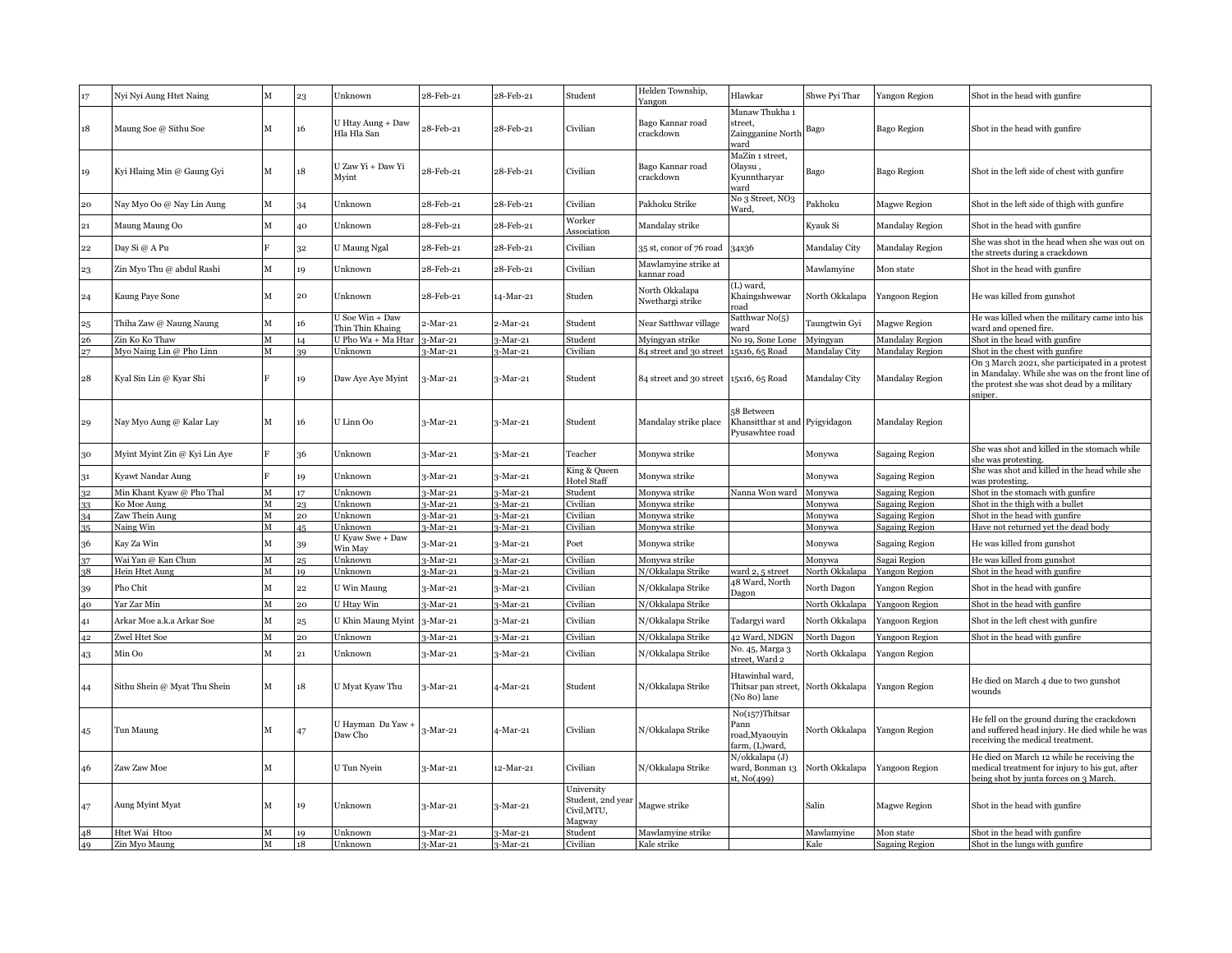| 50 | Zaw Myo                             | М            | 20           | Unknown                          | 5-Mar-21             | 5-Mar-21                 | Civilian                                       | 111 Rd, Between<br>48x49,            | Manawhalyi Road<br>between 52x53              | Chanmyathazi             | Mandalay Region     | Shot in the neck with gunfire                                                                                                                                                                                                                                                                                                                                                                                                                                                                                                                    |
|----|-------------------------------------|--------------|--------------|----------------------------------|----------------------|--------------------------|------------------------------------------------|--------------------------------------|-----------------------------------------------|--------------------------|---------------------|--------------------------------------------------------------------------------------------------------------------------------------------------------------------------------------------------------------------------------------------------------------------------------------------------------------------------------------------------------------------------------------------------------------------------------------------------------------------------------------------------------------------------------------------------|
| 51 | Naing Min Ko                        | M            | 20           | Unknown                          | 5-Mar-21             | 5-Mar-21                 | Civilian                                       | <b>Mya Taung Monestry</b>            | 88 x 53 street,<br>Mandalay                   | Mandalay City            | Mandalay Region     | He was arrested with two gunshot wounds to<br>the thigh during a strike, his family was<br>informed later he had died.                                                                                                                                                                                                                                                                                                                                                                                                                           |
| 52 | Nan Wai Aung                        | M            | 17           | Unknown                          | 5-Mar-21             | 5-Mar-21                 | Civilian                                       | Kyaung Kone Gyi<br>village           | Kyaung Kone Gyi<br>Village                    | Pwint Phyu               | <b>Magwe Region</b> | A group of Union Solidarity and Development<br>Party (USDP) supporters in Magway region<br>stabbed two people to death on Friday in a<br>mob attack against a National League for<br>Democracy (NLD) official and his family, one<br>of the survivors said. The two were on their<br>way home from a friend's house with six other<br>family members in the morning when a group<br>of about 25 knife-wielding USDP supporters<br>attacked them in front of a wood workshop,<br>said Bo Bo, who survived the attack and is<br>Htway Naing's son. |
| 53 | <b>Htwe Naing</b>                   | $\mathbf M$  | 53           | Unknown                          | 5-Mar-21             | 5-Mar-21                 | Civilian                                       | Kyaung Kone Gyi<br>village           | Kyaung Kone Gyi<br>Village                    | Pwint Phyu               | <b>Magwe Region</b> | A group of Union Solidarity and Development<br>Party (USDP) supporters in Magway region<br>stabbed two people to death on Friday in a<br>mob attack against a National League for<br>Democracy (NLD) official and his family, one<br>of the survivors said. The two were on their<br>way home from a friend's house with six other<br>family members in the morning when a group<br>of about 25 knife-wielding USDP supporters<br>attacked them in front of a wood workshop,<br>said Bo Bo, who survived the attack and is<br>Htway Naing's son. |
| 54 | Khin Maung Latt                     | м            | 58           | Unknown                          | 7-Mar-21             | 7-Mar-21                 | NLD 7 Ward,<br>chair person of<br>pabalden t/s | YGN Interrogation<br>Center          |                                               | Pabaltan                 | Yangoon Region      | A ward chair for the National League for<br>Democracy (NLD) party in Yangon's Pabedan<br>Township died on Sunday after security forces<br>took him from his home during a Saturday<br>night raid on the city. Family members of 58-<br>year-old Khin Maung Latt were informed by<br>officials from the Pabedan police station on<br>Sunday morning that they needed to come and<br>retrieve his body from the Mingalardon<br>Military Hospital.                                                                                                  |
|    | Aung Myat Lin                       | M            | 27           | Unknown                          | 7-Mar-21             | 7-Mar-21                 | Civilian                                       | Hteelin                              | Hteelin                                       | Hteelin                  | <b>Magwe Region</b> | Shot in the heart with gunfire                                                                                                                                                                                                                                                                                                                                                                                                                                                                                                                   |
| 56 | Ko Ko Lay @ Cho Tar<br>Zin Min Htet | M<br>M       | 62<br>$22\,$ | Jnknown<br>Daw Ohmar Sein        | 8-Mar-21<br>8-Mar-21 | $8-Mar-21$<br>$8-Mar-21$ | Civilian<br>Student                            | Myitkyina strike<br>Myitkyina strike |                                               | Aung Nan<br>North Shansu | Kachin<br>Kachin    | Shot in the head with gunfire<br>Shot in the head with gunfire                                                                                                                                                                                                                                                                                                                                                                                                                                                                                   |
| 58 | Thiha Oo                            | M            | 31           | Unknown                          | 8-Mar-21             | 8-Mar-21                 | Activist                                       | Pharpone                             |                                               | Pharpone                 | Irrawaddy           | He was killed from gunshot                                                                                                                                                                                                                                                                                                                                                                                                                                                                                                                       |
| 59 | Zaw Myat Linn                       | $\mathbf M$  | 46           | U Sein Tun +Daw<br>Sein Nyunt    | 9-Mar-21             | 9-Mar-21                 | Shwe Pyi Thra<br>(NLD)                         | YGN Interrogation<br>Center          | 9/147 Myamizzu<br>rd, 25 ward,<br>Bokone shay | Shwe Pyi Thar            | Yangoon Region      | He died to torture while under military<br>detention. Zaw Myat Lin, who was in-charge of<br>Suu Vocational Institute in Shwe Pyi Thar<br>Township of Yangon region, was arrested by<br>security officers during a raid on his vocational<br>institute late Monday night.                                                                                                                                                                                                                                                                         |
| 60 | Kyaw Ye Aung                        | $\mathbf{M}$ | 38           | Unknown                          | $-Mar-21$            | 11-Mar-21                | Civilian                                       | Monywa strike                        |                                               | Monywa                   | Sagai Region        | He was injured on March 3 and died on March<br>11 while receiving medical treatment.                                                                                                                                                                                                                                                                                                                                                                                                                                                             |
| 61 | Htoo Aung Kyaw                      | M            | 38           |                                  | 10-Mar-21            | 11-Mar-21                | KBZ staff                                      | Myingyan strike                      |                                               | Myingyan                 | Mandalay Region     | He was injured on March 10 and died on<br>March 11 while receiving the medical<br>treatment.                                                                                                                                                                                                                                                                                                                                                                                                                                                     |
| 62 | Linn Htet                           | $\mathbf M$  | 19           | U Zaw Htay + Daw<br>Htay Htay Mi | 11-Mar-21            | 11-Mar-21                | Student                                        | MyaTaung Strike                      | Myaukpyin 9<br>street, Htan Taw<br>vard       | Aungmyaytharza           | Mandalay Region     | He was shot to death while protesting. Police<br>tept his body.                                                                                                                                                                                                                                                                                                                                                                                                                                                                                  |
| 63 | Zaw Zaw Aung @ Shwe Ah              | M            | 30           | U Myint Lwin                     | 11-Mar-21            | 11-Mar-21                | Civilian                                       | Bago Strike                          | Yay Kyaw, Kyunn<br>Thar Yar Ward              | Bago                     | Bago Region         | Shot in the head with gunfire                                                                                                                                                                                                                                                                                                                                                                                                                                                                                                                    |
| 64 | Thet Zaw Oo                         | $\mathbf M$  | 34           | Unknown                          | 11-Mar-21            | 11-Mar-21                | Civilian                                       | infront of Myaing<br>Police station  | Myaing 2                                      | Myaing                   | <b>Magwe Region</b> | Shot in the cervix with gunfire                                                                                                                                                                                                                                                                                                                                                                                                                                                                                                                  |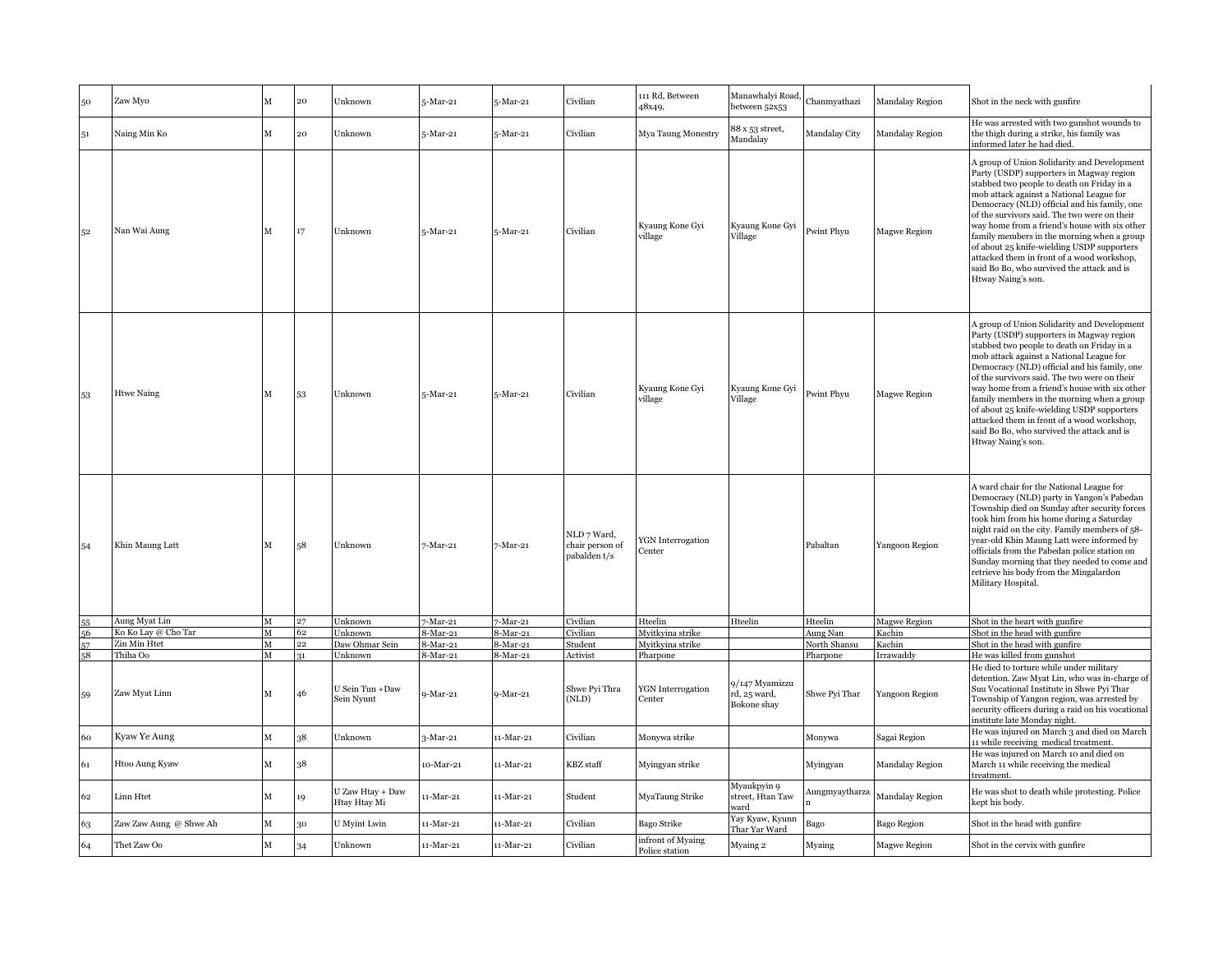|           | Nyan Win @ Mying Win        | М            | 36      | U Htwe + Daw<br>Thaung | 11-Mar-21  | 11-Mar-21 | Civilian                          | infront of Myaing<br>Police station                 | Myaing 1 Htanpin<br>taw                   | Myaing                | <b>Magwe Region</b>    | Shot in the head with gunfire                                                                         |
|-----------|-----------------------------|--------------|---------|------------------------|------------|-----------|-----------------------------------|-----------------------------------------------------|-------------------------------------------|-----------------------|------------------------|-------------------------------------------------------------------------------------------------------|
| 66        | Tike Paw                    | M            | 40      | Unknown                | 11-Mar-21  | 11-Mar-21 | Civilian                          | infront of Myaing<br>Police station                 | Kanbu                                     | Myaing                | Magwe Region           | Shot in the head with gunfire                                                                         |
|           | Aung Kyaw Sint              | $\mathbf M$  | 20      | Unknown                | 11-Mar-21  | 11-Mar-21 | Civilian                          | nfront of Myaing<br>Police station                  | Watkyone                                  | Myaing                | Magwe Region           | Shot in the heart with gunfire                                                                        |
| 68        | Kyi Soe Wai                 | $\mathbf M$  | 20      | Unknown                | 11-Mar-21  | 11-Mar-21 | Civilian                          | infront of Myaing<br>olice station?                 | Kyatmout                                  | Myaing                | Magwe Region           | Shot in the head with gunfire                                                                         |
|           | Thike Soe                   | М            | 4O      | Unknown                | 11-Mar-21  | 11-Mar-21 | Civilian                          | infront of Myaing<br>Police station                 | Bawtone                                   | Myaing                | <b>Magwe Region</b>    | Shot in the head with gunfire                                                                         |
| 70        | Chit Min Thu                | M            | 24      | Unknown                | 11-Mar-21  | 11-Mar-21 | Civilian                          | North Dagon Strike                                  | Saw Khun Yit<br>Street, Ward (49)         | North Dagon           | Yangoon Region         | He was shot in the head while defending<br>people with a shield from the front.                       |
| 71        | Win Hlaing Tun              | M            | 51      | Unknown                | 11-Mar-21  | 11-Mar-21 | Civilian                          |                                                     | Kyatsarpyin                               | Dawei                 | Tanintharyi Region     | He was killed from gunshot                                                                            |
| 72        | Kyaw Zin Latt @ Ah Shay Gyi | M            | 42      | Unknown                | 12-Mar-21  | 12-Mar-21 | Civilian                          | Myathida ward                                       | Myathida ward                             | Mingalardone          | Yangoon Region         | He was shot to death by the military while he<br>was serving as security for his ward.                |
|           | Zaw Min Tun                 | M            |         | Unknown                | 12-Mar-21  | 12-Mar-21 | Civilian                          | Myathida ward                                       |                                           | Mingalardone          | Yangoon Region         | He was shot to death by the military while he<br>was serving as security for his ward                 |
|           | Sithu                       | $\mathbf M$  | 37      | Unknown                | 12-Mar-21  | 12-Mar-21 |                                   | Front of Thakata police<br>station                  | Manpyay 3 street                          | Thakata               | Yangoon Region         | Shot in the head with gunfire                                                                         |
| 75        | Aung Aung Zaw @ Aung Than   | $\mathbf M$  | $^{11}$ | Unknown                | 12-Mar-21  | 12-Mar-21 |                                   | Front of Thakata police<br>station                  | Manpyay 3 street                          | Thakata               | Yangoon Region         | Shot in the neck with gunfire                                                                         |
| 76        | Aung Paing Oo               | М            | 18      | Unknown                | 12-Mar-21  | 13-Mar-21 | Student                           | 16 ward of Hlaing<br>township                       |                                           | Hlaing                | Yangon Region          | Shot in the head with gunfire                                                                         |
| 77        | <b>Htet Myat Aung</b>       | M            | 19      | Unknown                | 13-Mar-21  | 13-Mar-21 | Student                           | Pyay strike (Khayan<br>gone) Shwe Ta Chaung<br>oad: |                                           | Pyay                  | Bago Region            | He was shot and killed in the stomach while he<br>was protesting.                                     |
| 78        | Phyo Wai Yan Kyaw           | $\mathbf{M}$ | 20      | Unknown                | 13-Mar-21  | 13-Mar-21 | Student                           | Pyay strike (Khayan<br>gone) Shwe Ta Chaung<br>road |                                           | Pyay                  | <b>Bago Region</b>     |                                                                                                       |
|           | Kay Kyi                     |              | 53      | Unknown                | 13-Mar-21  | 13-Mar-21 | Civilian                          | 41 St, Night market<br>crackdown                    | East Moekong, No                          |                       | Mandalay Region        | Shot in the head with gunfire                                                                         |
| 80        | Saw Paye Naing              | M            | 21      | U Min Naing            | 13-Mar-21  | 13-Mar-21 | Student                           | 41 St, Night market<br>rackdown                     | 41 street, Sanpya<br>ward                 |                       | Mandalay Region        | He was shot and killed in the stomach while he<br>was protesting.                                     |
| 81        | Min Min Tun @ Myo Min Htet  | м            | 35      | $\,$ U Bo Tun $\,$     | 13-Mar-21  | 13-Mar-21 | Civilian                          | 41 St, Night market<br>rackdown                     | Lot 265,<br>Koelonetagar                  |                       | Mandalay Region        | He was killed from gunshot                                                                            |
| 82        | Ye Swe Oo                   | $\mathbf{M}$ | 29      | Unknown                | 13-Mar-21  | 14-Mar-21 | Civilian                          | 41 St, Night market<br>rackdown                     |                                           |                       | Mandalay Region        | Shot in the left side of chest with gunfire                                                           |
| 83        | Win Htay @ Shan Gyi         | $\mathbf{M}$ | 56      | U Ba Soe               | 13-Mar-21  | 13-Mar-21 | Civilian                          | 41 St, Night market<br>:rackdown                    |                                           |                       | Mandalay Region        | He was killed from gunshot                                                                            |
|           | Win Phyo Aung @ Kyaung Lay  | $\mathbf{M}$ | 42      | Unknown                | $3-Mar-21$ | 13-Mar-21 | Driver, Civilian                  | Chauk strike                                        | 15 ward                                   | Chauk                 | Magwe Region           |                                                                                                       |
| 85        | Linn Tun Aung @ Khaw lay    | $\mathbf{M}$ | 23      | U Min Ko KO            | 13-Mar-21  | 13-Mar-21 | Civilian                          | Twantay strike                                      |                                           | Twantay               | Yangoon Region         | He was killed from gunshot                                                                            |
| 86        | Han Min Tun                 | М            | 24      | U Kalar Gyi            | 13-Mar-21  | 13-Mar-21 | Civilian                          | Twantay strike                                      | Obothardu 4<br>street.                    | Twantay               | Yangoon Region         | He was killed from gunshot                                                                            |
|           | Nga Paing                   | M            | 35      | U Khin Soe             | 13-Mar-21  | 13-Mar-21 | Civilian                          | Twantay strike                                      | Mingalar lane,                            | Twantay               | Yangoon Region         | He was killed from gunshot                                                                            |
| 88        | Hla Min Thu                 | $\mathbf M$  | 25      | U Tin Hla              | 13-Mar-21  | 13-Mar-21 | Civilian                          | Twantay strike                                      | Kamatarkwin                               | Twantay               | Yangoon Region         | He was killed from gunshot                                                                            |
| 89        | Kyaw Ye Aung                | M            | 23      | Unknown                | 14-Mar-21  | 14-Mar-21 | Civilian                          | North Dagon Strike                                  |                                           | North Dagon           | Yangoon Region         |                                                                                                       |
| 90        | Kaung Paye Kyaw             | М            | 22      | U Maung Maung<br>Aung  | 14-Mar-21  | 14-Mar-21 | Student                           | Hlaing, Thanlan bus<br>stop                         | No, 13 Kawlate<br>koteko kyaung<br>street | Myeik                 | Tanintharyi Region     | The bullet hit them in the back of the head                                                           |
| 91        | Kyaw Lin Htike              | м            | 30      | Unknown                | 14-Mar-21  | 14-Mar-21 | Civilian                          | Hpakant strike                                      | Sai Taung                                 | Hpakant               | Kachin                 | Shot in the head with gunfire                                                                         |
| 92        | Htet Naing Shein            | $\mathbf M$  | 21      | U Tun Maung            | 14-Mar-21  | 14-Mar-21 | Student                           | Bago Hmawkan ward                                   | Kalarhowne                                | Pwint Phyu            | <b>Magwe Region</b>    | Shot in the left side of chest with gunfire                                                           |
| 93        | Tin Tin Win @ San Thee Mar  |              | 38      | U Bar Bu               | 14-Mar-21  | 14-Mar-21 | Civilian                          | strike<br>Bago Hmawkan ward<br>strike               | village<br>lot 17,<br>Kyuntharyar ward    | Bago                  | Bago Region            | Shot in the head with gunfire                                                                         |
| 94        | Sai Sithu @ Shan Gyi        | M            | 31      | Unknown                | 14-Mar-21  | 14-Mar-21 | Civilian                          | Hlaingtharyar strike                                | Ward 1, Myaytine<br>3 ward                | <b>Hlaing Tharvar</b> | Yangoon Region         | Shot in the joint of hand with gunfire                                                                |
| 95        | Wai Phyo Aung @ Ko Jet      | М            | 19      | Unknown                | 14-Mar-21  | 14-Mar-21 | sutdent of<br>MiMBER<br>Institute | Hlaing Tharyar<br>nekyukt market strike             | 102, Seikphyu<br>street                   | <b>Hlaing Tharyar</b> | Yangoon Region         | Shot in the neck with gunfire                                                                         |
| 96        | Chrerry Win                 |              | 24      | Unknown                | 14-Mar-21  | 4-Mar-21  | Civilian                          | Mahar Aungmyay,<br>86X42                            |                                           | Maha Aungmye          | <b>Mandalay Region</b> | She was killed from gunshot                                                                           |
| 97        | Khant Nyar Hein @ Akar Zaw  | М            | 17      | U Thein Zaw            | 14-Mar-21  | 14-Mar-21 | Student 1st year<br>Medical       | Tarmwe strike                                       |                                           |                       | Yangoon Region         | He was shot near Tamwe Police Station and<br>dragged into the station by the so-called police<br>died |
| 98        | Min Khant Soe               | $\mathbf{M}$ | 18      | Unknown                | 14-Mar-21  | 14-Mar-21 | Civilian                          | Thingangyun Strike                                  | Migathi 18 street,<br>12 ward             | South Okkalapa        | Yangoon Region         |                                                                                                       |
| <b>QQ</b> | Chit Ko KO Phyo             | M            | 25      | <b>U Zaw Win Naing</b> | 14-Mar-21  | 14-Mar-21 | Civilian                          | Thingangyun Strike                                  | No 85(A) ward,<br>Ext 3 street            | Thingangyunn          | Yangoon Region         | Shot in the neck with gunfire                                                                         |
| 100       | Hein Htet Dwe               | $\mathbf{M}$ | 24      | Unknown                | 4-Mar-21   | 14-Mar-21 | Civilian                          | Thingangyun Strike                                  |                                           | Thingangyunn          | Yangoon Region         |                                                                                                       |
| 101       | Lin Lin Kyaw                | $\mathbf M$  | 43      | Unknown                | 14-Mar-21  | 14-Mar-21 | Civilian                          | Thingangyun Strike                                  |                                           | Thingangyunn          | Yangoon Region         |                                                                                                       |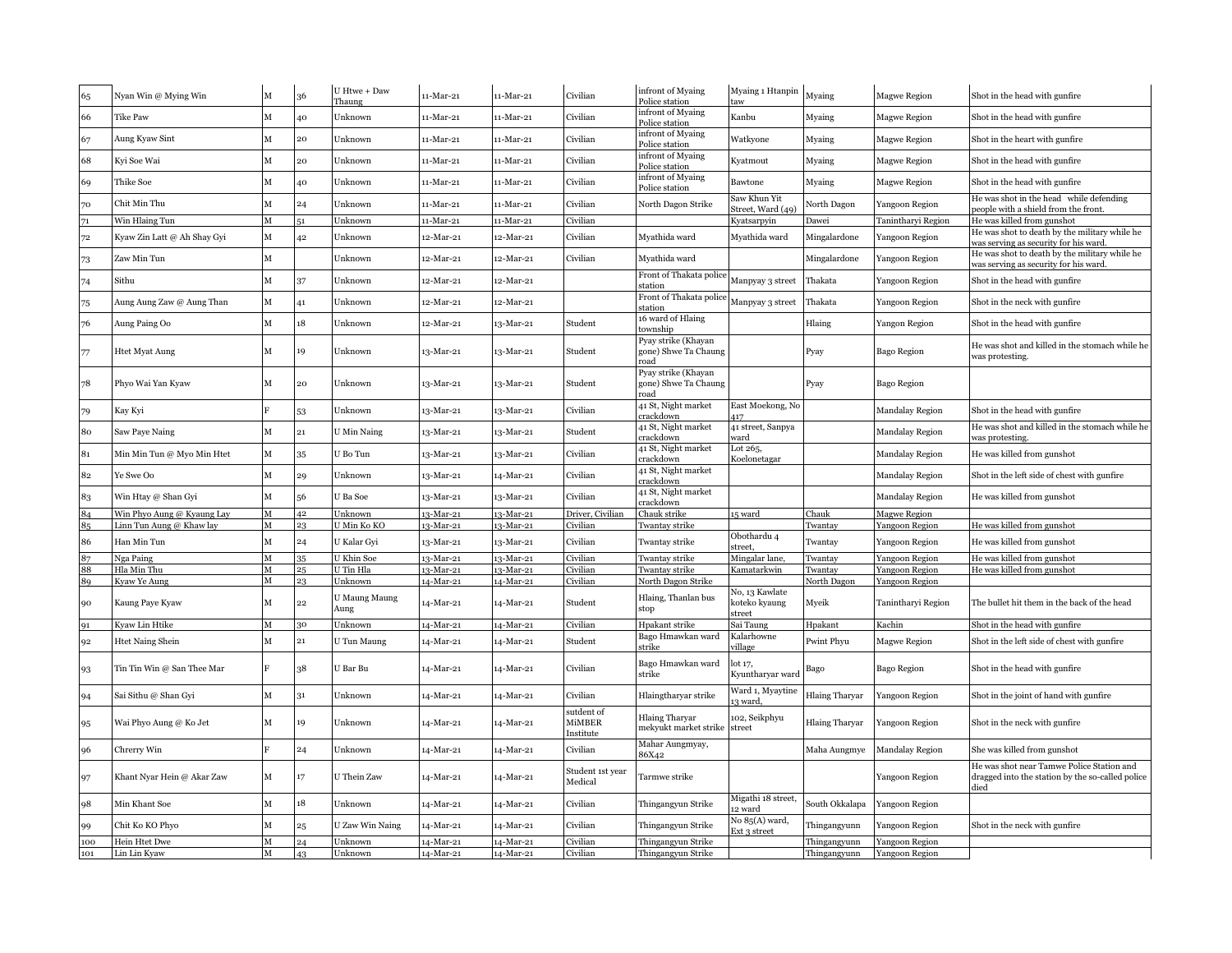| 102 | Kyaw Lin Khaing                | M            | 25        | Unknown                            | 14-Mar-21  | 14-Mar-21 | Civilian                | Thingangyun Strike                 |                                                                  | Thingangyunn          | Yangoon Region  |                                                                                          |
|-----|--------------------------------|--------------|-----------|------------------------------------|------------|-----------|-------------------------|------------------------------------|------------------------------------------------------------------|-----------------------|-----------------|------------------------------------------------------------------------------------------|
| 103 | Hla Min Oo                     | M            | 24        | Unknown                            | 14-Mar-21  | 14-Mar-21 |                         | Thingangyun Strike                 | Ka(Hninsigone)<br>vard                                           | Thingangyunn          | Yangon Region   |                                                                                          |
| 104 | Kyaw Min Thu                   | $\mathbf M$  | 32        | Unknown                            | 14-Mar-21  | 14-Mar-21 |                         | Thingangyun Strike                 | SaKa ward,<br>adanar Dipa st                                     | Thingangyunn          | Yangon Region   |                                                                                          |
| 105 | Myo Min Tun                    | М            | 20        | Unknown                            | 14-Mar-21  | 14-Mar-21 |                         | Thingangyun Strike                 | SaKa ward,<br>Yadanar Dipa st                                    | Thingangyunn          | Yangon Region   |                                                                                          |
| 106 | Ye Htut Aung                   |              | 30        | Unknown                            | 4-Mar-21   | 14-Mar-21 |                         | Thingangyun Strike                 | Yan Aung Ward                                                    | Thingangyunn          | Yangon Region   |                                                                                          |
| 107 | Kyaw Thiha Aye                 | M            |           | Unknown                            | 14-Mar-21  | 15-Mar-21 |                         | Thingangyun Strike                 |                                                                  |                       | Yangoon Region  | Shot in the head with gunfire                                                            |
| 108 | Zuu Wint War                   |              | 15        | Unknown                            | 14-Mar-21  | 14-Mar-21 | Student                 | South Dagon<br>crackdown           | No,1386, MinYe<br>Kaungpone street                               | South Dagon           | Yangoon Region  |                                                                                          |
| 109 | Min Min Htet                   | M            | 38        | Unknown                            | 14-Mar-21  | 14-Mar-21 | Civilian                | South Dagon<br>rackdown            | 694, Byamaso<br>road, (55) ward                                  | South Dagon           | Yangoon Region  |                                                                                          |
| 110 | Kyaw Lin Wai @ Kyan Kyaung     | М            | 23        | U Kalar Pu                         | 14-Mar-21  | 14-Mar-21 | Civilian                | South Dagon<br>crackdown           | No 1113,<br>Mahabandoola<br>street, (55) ward                    | South Dagon           | Yangoon Region  |                                                                                          |
| 111 | Nav Lin Htet                   | M            | 29        | Unknown                            | 14-Mar-21  | 14-Mar-21 | Civilian                | South Dagon<br>crackdown           | 545 Pearlkan<br>street, (65) ward                                | South Dagon           | Yangoon Region  |                                                                                          |
| 112 | Ye Myo Htut                    | $\mathbf M$  | 38        | Unknown                            | 14-Mar-21  | 14-Mar-21 | Civilian                | South Dagon<br>crackdown           | 459,<br>Aungchanthar (1)<br>street, (70) ward                    | South Dagon           | Yangoon Region  |                                                                                          |
| 113 | Bo Bo                          | M            | 39        | Unknown                            | 14-Mar-21  | 14-Mar-21 | Civilian                | South Dagon<br>rackdown            | 1354, Pyitawthar<br>street, (21) ward                            | South Dagon           | Yangoon Region  |                                                                                          |
| 114 | Hein Soe @ Pho Thel            | M            | 22        | Unknown                            | 4-Mar-21   | 14-Mar-21 | Civilian                | South Dagon<br>rackdown            | Napalpin village                                                 | South Dagon           | Yangoon Region  |                                                                                          |
| 115 | Han Htet Aung                  | м            | 24        | U Aung Naing Win                   | 4-Mar-21   | 14-Mar-21 | Civilian                | N/Okkalapa Strike                  |                                                                  | North Okkalapa        | Yangoon Region  | Name to be confirmed                                                                     |
| 116 | Kyaw Zayar Tun                 | м            | 17        |                                    | 4-Mar-21   | 14-Mar-21 | Civilian                | Shwepyithar strike                 |                                                                  | Shwepyithar           | Yangoon Region  |                                                                                          |
| 117 | Phyoe Zaw Lin, U               | М            | 35        |                                    | 14-Mar-21  | 14-Mar-21 | Civilian                | Shwepyithar strike                 | No 657, Mandalay<br>road, Garden 7, 13 Shwepyithar<br>vard       |                       | Yangoon Region  |                                                                                          |
| 118 | Ko Htet                        | M            | 18        |                                    | 14-Mar-21  | 14-Mar-21 | Civilian                | Shwepyithar strike                 |                                                                  | Shwepyithar           | Yangoon Region  |                                                                                          |
| 110 | <b>Hlaing Jack Maung</b>       | $\mathbf{M}$ | 16        | Unknown                            | 4-Mar-21   | 14-Mar-21 | Student                 | Shwepyithar strike                 |                                                                  | Shwepyithar           | Yangoon Region  | Grade 9 student                                                                          |
| 120 | Htet Linn Aung                 | M            | $\bf{21}$ | Unknown                            | $4-Mar-21$ | 14-Mar-21 | Civilian                | Shwepyithar strike                 |                                                                  | Shwepyithar           | Yangoon Region  |                                                                                          |
| 121 | Kyaw Zayar Linn                | м            |           |                                    | 4-Mar-21   | 14-Mar-21 | Civilian                | Shwepyithar strike                 |                                                                  | Shwepyithar           | Yangoon Region  |                                                                                          |
| 122 | Aung Kaung Moe                 | м            | 23        | U Tin Win                          | 4-Mar-21   | 14-Mar-21 | Studen                  | North Dagon Mawata<br>Strrike      |                                                                  | North Dagon           | Yangoon Region  | Shot in the head with gunfire                                                            |
| 123 | Naing Ye Kyaw                  | M            | 28        | Unknown                            | 14-Mar-21  | 14-Mar-21 | Student                 | North Dagon Mawata<br>Strrike      |                                                                  | North Dagon           | Yangoon Region  | Shot in the chest with gunfire                                                           |
| 124 | Kyaw Win Ko @ Tayoke @ Tai Tai | M            | 28        | Unknown                            | 4-Mar-21   | 14-Mar-21 | Civilian                | North Dagon Mawata<br>Strrike      |                                                                  | North Dagon           | Yangoon Region  |                                                                                          |
| 125 | Aung Gyi @ Aung Min Tun        | М            | 31        | Unknown                            | 14-Mar-21  | 16-Mar-21 | Civilian                | North Dagon Mawata<br>Strrike      |                                                                  | North Dagon           | Yangoon Region  |                                                                                          |
| 126 | San Htay Aung                  | M            | 29        | Unknown                            | 14-Mar-21  | 14-Mar-21 | Civilian                | North Okkalapa<br>Nwethargi strike |                                                                  | North Okkalapa        | Yangon Region   |                                                                                          |
| 127 | Khant Aung Phyoe               | M            | 19        | <b>U</b> Myint Aung                | 14-Mar-21  | 14-Mar-21 | Student 1 year<br>Civil | Dagon satekan strike               |                                                                  |                       | Yangoon Region  | Shot in the head with gunfire                                                            |
| 128 | Nanda Phyo Aung                | M            | 21        | U Aung Kyi Hlaing                  | 14-Mar-21  | 14-Mar-21 | Student                 | Dagon satekan strike               | Room 303, Ablock<br>9 street, 94 ward,                           | Dagon Satekan         | Yangoon Region  |                                                                                          |
| 129 | Aung Phyo Htet                 | M            | 29        | Unknown                            | 14-Mar-21  | 14-Mar-21 | Student                 | Dagon satekan strike               | 5(A)street, Yuzana<br>Garden                                     | Dagon Satekan         | Yangoon Region  | Shot in the head with gunfire                                                            |
| 130 | Shein Naung Naung              | $\mathbf M$  | 19        | U Maung Ngal                       | 14-Mar-21  | 23-Mar-21 | Student                 | Dagon satekan strike               | No (94) ward,<br>Block B, 12 Street,<br>building 21, Room<br>303 | Dagon Satekan         | Yangoon Region  |                                                                                          |
| 131 | Pho Kyaw                       | $\mathbf M$  | 38        | U Tin Win                          | 14-Mar-21  | 14-Mar-21 | Civilan                 | Insein strike                      | Kannar middle<br>ward, Padamyar<br>road                          | Insein                | Yangon Region   |                                                                                          |
| 132 | Saw Paye Sone @ Saw Lal Pwl    | $\mathbf{M}$ | 22        | Unknown                            | 14-Mar-21  | 14-Mar-21 | Civilian                | Insein strike                      | No 55,<br>Taungthugone,<br>Shan Tan                              | Insein                | Yangon Region   | Shot in the head with gunfire                                                            |
| 133 | Thet Wai Naing @ Lu Gyi        | M            | 23        | Unknown                            | 4-Mar-21   | 14-Mar-21 | Civilian                | Insein strike                      | Danathidi west of<br>Kannar road                                 | Insein                | Yangoon Region  | He was shot on the Aung Zay Ya Bridge and his<br>body was found in the Pan Hlaing River. |
| 134 | Wunna Aung @ Book Gyi          | M            | 26        | U Than Kyaw, Daw<br>Win Win Kyaing | 14-Mar-21  | 14-Mar-21 |                         | N-Dagon strike                     | 957, Banyardala<br>st, 37 ward                                   | North Dagon           | Yangon Region   |                                                                                          |
| 135 | Min Min Oo                     | M            | 17        | Unknown                            | 14-Mar-21  | 14-Mar-21 | student                 | 86x41 strike                       | 41X42 between 82<br>Road                                         | Mandalay City         | Mandalay Region | Shot in the head with gunfire                                                            |
| 136 | Than Lwin                      | $\mathbf M$  | 57        | Unknown                            | 14-Mar-21  | 14-Mar-21 | Civilian                | Hlaingtharyar Strike               | 198. Padauk<br>street, Outside<br>Padan ward                     | <b>Hlaing Tharyar</b> | Yangoon Region  |                                                                                          |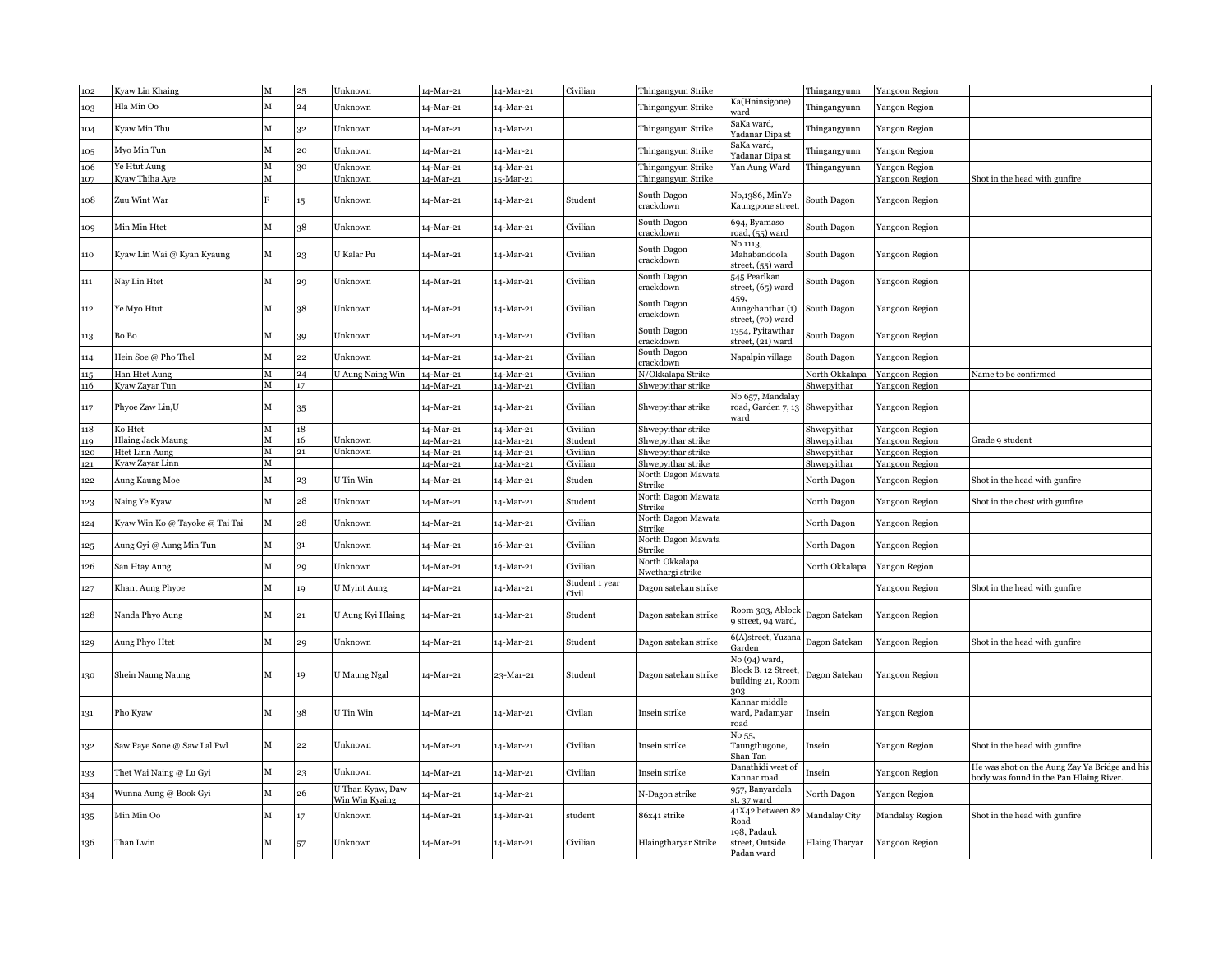| 137 | Soe Htay Aung               | M                                                     | 24           | Unknown | 14-Mar-21 | 14-Mar-21 | Civilian | Hlaingtharyar Strike            | Shwe Nyaung<br>treet, 16 ward                                   | <b>Hlaing Tharyar</b> | Yangoon Region |                                                   |
|-----|-----------------------------|-------------------------------------------------------|--------------|---------|-----------|-----------|----------|---------------------------------|-----------------------------------------------------------------|-----------------------|----------------|---------------------------------------------------|
| 138 | Thurain @ Kyaw Kyaw Win     | $\mathbf M$                                           | 37           | Unknown | 14-Mar-21 | 14-Mar-21 | Civilian | Hlaingtharyar Strike            | Minyekyawswar<br>o street, 3 ward                               | <b>Hlaing Tharyar</b> | Yangoon Region | Shot through the mouth into brain with<br>unfire. |
| 139 | Than Toe Aung               | M                                                     | 20           | Jnknown | 14-Mar-21 | 14-Mar-21 | Civilian | Hlaingtharyar Strike            | Jnknow                                                          | <b>Hlaing Tharyar</b> | Yangoon Region |                                                   |
| 140 | Aung Naing Win              | М                                                     | 17           | Unknown | 14-Mar-21 | 14-Mar-21 | Civilian | Hlaingtharyar Strike            | Jnknow                                                          | <b>Hlaing Tharyar</b> | Yangoon Region |                                                   |
| 141 | Sai Ko Ko Lwin @ Sai Ko     | М                                                     | 29           | Unknown | 14-Mar-21 | 14-Mar-21 | Civilian | Hlaingtharyar Strike            | Sabel street, 11<br>vard                                        | Hlaing Tharyar        | Yangoon Region |                                                   |
| 142 | Aye Min                     | M                                                     | 23           | Unknown | 14-Mar-21 | 14-Mar-21 | Civilian | Hlaingtharyar Strike            | BOC, Beside of<br>Twantay road                                  | Hlaing Tharyar        | Yangoon Region |                                                   |
| 143 | Ye Lay @ Yan Naing Tun      | $\mathbf M$                                           | 26           | Unknown | 14-Mar-21 | 14-Mar-21 | Civilian | Hlaingtharyar Strike            | 240(B), Khine<br>Thazin street, 11<br>vard                      | Hlaing Tharyar        | Yangoon Region |                                                   |
| 144 | Aung Kyaw Htoo              | $\mathbf M$                                           | 41           | Unknown | 14-Mar-21 | 14-Mar-21 | Civilian | Hlaingtharyar Strike            | 408, Thayet street<br>) ward                                    | Hlaing Tharyar        | Yangoon Region |                                                   |
| 145 | Myo Kyaw                    | M                                                     | 38           | Unknown | 14-Mar-21 | 14-Mar-21 | Civilian | Hlaingtharyar Strike            | Unknow                                                          | Hlaing Tharyar        | Yangoon Region |                                                   |
| 146 | Aung Myint                  | $\mathbf M$                                           | 32           | Unknown | 14-Mar-21 | 14-Mar-21 | Civilian | Hlaingtharyar Strike            | FayAuyin 3 street<br>ward                                       | <b>Hlaing Tharyar</b> | Yangoon Region |                                                   |
| 147 | Hla Htav                    | $\mathbf{M}$                                          | 39           | Unknown | 14-Mar-21 | 14-Mar-21 | Civilian | Hlaingtharyar Strike            | Unknow                                                          | <b>Hlaing Tharyar</b> | Yangoon Region |                                                   |
| 148 | Min Wai Yan Mout            | М                                                     | 18           | Unknown | 14-Mar-21 | 14-Mar-21 | Civilian | Kyimyindine strike              | Jnknow                                                          | Hlaing Tharyar        | Yangoon Region |                                                   |
| 149 | Kyaw Myint                  | М                                                     | 75           | Unknown | 14-Mar-21 | 14-Mar-21 | Civilian | Hlaingtharyar Strike            | Jnknow                                                          | <b>Hlaing Tharyar</b> | Yangoon Region |                                                   |
| 150 | Naing Sithu                 | M                                                     |              | Unknown | 14-Mar-21 | 14-Mar-21 | Civilian | Hlaingtharyar Strike            | Jnknow                                                          | <b>Hlaing Tharyar</b> | Yangoon Region |                                                   |
| 151 | Thein Naing                 | $\mathbf M$                                           | 54           | Unknown | 14-Mar-21 | 14-Mar-21 | Civilian | Hlaingtharvar Strike            | Minyekyawswar 4<br>treet, 3 Hteik                               | <b>Hlaing Tharyar</b> | Yangoon Region |                                                   |
| 152 | Pho Htay Aung               | $\mathbf M$                                           | 24           | Unknown | 14-Mar-21 | 14-Mar-21 | Civilian | Hlaingtharyar Strike            | Jnknow                                                          | <b>Hlaing Tharyar</b> | Yangoon Region |                                                   |
| 153 | Yin Htwe @ Mg Mae Lone      | М                                                     | 25           | Unknown | 14-Mar-21 | 14-Mar-21 | Civilian | Hlaingtharyar Strike            | 430(A),<br>Thumarlar street,<br>3 ward                          | <b>Hlaing Tharyar</b> | Yangoon Region |                                                   |
| 154 | Tun Win Han @ War So        | $\mathbf M$                                           | 25           | Unknown | 14-Mar-21 | 14-Mar-21 | Civilian | Hlaingtharyar Strike            | 276, Padaythar 7<br>street, 8 ward                              | <b>Hlaing Tharyar</b> | Yangoon Region |                                                   |
| 155 | Win Kyi (Daw)               |                                                       | 78           | Unknown | 14-Mar-21 | 14-Mar-21 | Civilian | Hlaingtharyar Strike            | Unknow                                                          | <b>Hlaing Tharyar</b> | Yangoon Region |                                                   |
| 156 | Ye Ko Ko                    | $\mathbf M$                                           | 23           | Unknown | 14-Mar-21 | 14-Mar-21 | Civilian | Hlaingtharyar Strike            | Dagon<br>Shwehmyar street, Hlaing Tharyar<br>5 ward             |                       | Yangoon Region |                                                   |
| 157 | Kaung Khant Ko              | $\mathbf M$                                           | 19           | Unknown | 14-Mar-21 | 14-Mar-21 | Civilian | Hlaingtharyar Strike            | Maharswe 7 street<br>5 ward                                     | <b>Hlaing Tharyar</b> | Yangoon Region |                                                   |
| 158 | Linn Aung                   | $\mathbf M$                                           | 32           | Unknown | 14-Mar-21 | 14-Mar-21 | Civilian | Hlaingtharyar Strike            | Sabel street, 11<br>vard                                        | <b>Hlaing Tharyar</b> | Yangoon Region |                                                   |
| 159 | Thein Tun                   | $\mathbf M$                                           | 61           | Unknown | 14-Mar-21 | 14-Mar-21 | Civilian | Hlaingtharyar Strike            | Minyekyawswar 4<br>street, near Pinlon Hlaing Tharyar<br>narket |                       | Yangoon Region |                                                   |
| 160 | Ni Ni Ave                   | $\mathbf{M}% _{T}=\mathbf{M}_{T}\times\mathbf{M}_{T}$ | 48           | Unknown | 14-Mar-21 | 14-Mar-21 | Civilian | Hlaingtharyar Strike            | Jnknow                                                          | <b>Hlaing Tharyar</b> | Yangoon Region |                                                   |
| 161 | Chan Maye Linn              | $\mathbf{M}$                                          | 25           | Unknown | 15-Mar-21 | 15-Mar-21 | Civilian | Hlaingtharyar Strike            | ward. Sittwe                                                    | <b>Hlaing Tharyar</b> | Yangoon Region |                                                   |
| 162 | Zaw Htet                    | M                                                     | 30           | Unknown | 14-Mar-21 | 14-Mar-21 | Civilian | Hlaingtharyar Strike            | Jnknow                                                          | <b>Hlaing Tharyar</b> | Yangoon Region |                                                   |
| 163 | Thein Zaw @ Shine Ko        | M                                                     | 23           | Unknown | 14-Mar-21 | 14-Mar-21 | Civilian | Lot (3) Hlaingtharyar<br>strike | Thidar street                                                   | <b>Hlaing Tharyar</b> | Yangoon Region |                                                   |
| 164 | Kyal Sin Hein               | М                                                     | 16           | Unknown | 14-Mar-21 | 14-Mar-21 | Civilian | Lot (3) Hlaingtharyar<br>strike | Unknow                                                          | <b>Hlaing Tharyar</b> | Yangoon Region | Shot in the head with gunfire                     |
| 165 | Zaw Than                    | м                                                     |              | Unknown | 14-Mar-21 | 14-Mar-21 | Civilian | Lot (3) Hlaingtharyar<br>strike | Unknow                                                          | <b>Hlaing Tharyar</b> | Yangoon Region | He was killed from gunshot                        |
| 166 | Thein Soe                   | M                                                     |              | Unknown | 14-Mar-21 | 14-Mar-21 | Civilian | Lot (3) Hlaingtharyar<br>strike | Unknow                                                          | Hlaing Tharyar        | Yangoon Region |                                                   |
| 167 | Phyo Ko Ko                  | $\mathbf M$                                           | 17           | Unknown | 14-Mar-21 | 14-Mar-21 | Civilian | Lot (3) Hlaingtharyar<br>strike | 862, Nawarat<br>street, 5 ward                                  | <b>Hlaing Tharyar</b> | Yangoon Region |                                                   |
| 168 | Hlaing Win Aung             | $\mathbf M$                                           | 35           | Unknown | 14-Mar-21 | 14-Mar-21 | Civilian | Lot (3) Hlaingtharyar<br>strike | 39,<br>Minyekyawswar<br>18 street, 5 ward                       | <b>Hlaing Tharyar</b> | Yangoon Region |                                                   |
| 169 | Chan Chan                   | $\mathbf M$                                           |              | Unknown | 14-Mar-21 | 14-Mar-21 | Civilian | Lot (3) Hlaingtharyar<br>strike | Unknow                                                          | Hlaing Tharyar        | Yangoon Region |                                                   |
| 170 | Than Zaw                    | M                                                     |              | Unknown | 14-Mar-21 | 14-Mar-21 | Civilian | Lot (3) Hlaingtharyar<br>strike | Unknow                                                          | <b>Hlaing Tharyar</b> | Yangoon Region |                                                   |
| 171 | Zayar Tun                   | $\mathbf M$                                           |              | Unknown | 14-Mar-21 | 14-Mar-21 | Civilian | Lot (3) Hlaingtharyar<br>strike | 125 Thukhamain<br>street, 1 ward,<br>olock 12                   | Hlaing Tharyar        | Yangoon Region |                                                   |
| 172 | Wai Phyo                    | М                                                     | $\bf{^{22}}$ | Unknown | 14-Mar-21 | 14-Mar-21 | Civilian | Lot (3) Hlaingtharyar<br>strike | Unknow                                                          | Hlaing Tharyar        | Yangoon Region |                                                   |
| 173 | Ba Khat @ Moharmad Thwarhid | $\mathbf M$                                           | 33           | Unknown | 14-Mar-21 | 14-Mar-21 | Civilian | Lot (3) Hlaingtharyar<br>strike | Thamagone<br>Kyuukyaw)                                          | Hlaing Tharyar        | Yangoon Region |                                                   |
| 174 | Yan Paing @ Chit Aung       | $\mathbf M$                                           | 32           | Unknown | 14-Mar-21 | 14-Mar-21 | Civilian | Lot (3) Hlaingtharyar<br>strike | Unknow                                                          | <b>Hlaing Tharyar</b> | Yangoon Region |                                                   |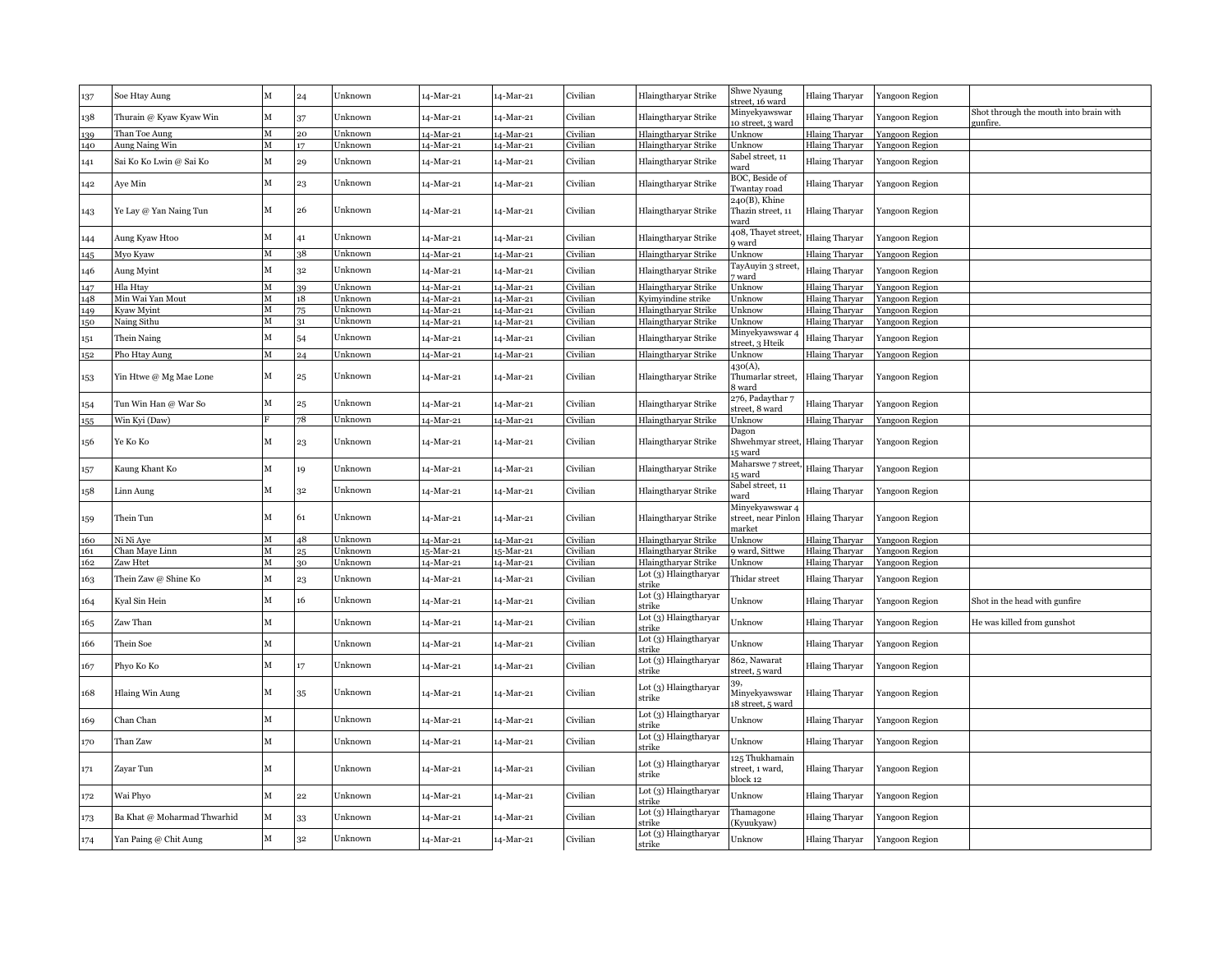| 175 | Tin Aung Win           | м  |    | Jnknown | 4-Mar-21  | 14-Mar-21 | Civilian | Lot (3) Hlaingtharyar<br>strike  | Unknow                                                        | <b>Hlaing Tharyar</b> | Yangoon Region |
|-----|------------------------|----|----|---------|-----------|-----------|----------|----------------------------------|---------------------------------------------------------------|-----------------------|----------------|
| 176 | Pho Thet               | М  |    | Unknown | 14-Mar-21 | 14-Mar-21 | Civilian | Lot (3) Hlaingtharyar<br>strike  | Unknow                                                        | <b>Hlaing Tharyar</b> | Yangoon Region |
| 177 | Win Shwe @ Kayin       | М  |    | Unknown | 14-Mar-21 | 14-Mar-21 | Civilian | Lot (3) Hlaingtharyar<br>strike  | Unknow                                                        | <b>Hlaing Tharyar</b> | Yangoon Region |
| 178 | Aung Zaw Min           | М  | 33 | Jnknown | 14-Mar-21 | 14-Mar-21 | Civilian | Lot (3) Hlaingtharyar<br>strike  | Tabinshwehtee<br>street, 1 ward,<br>Block 12                  | <b>Hlaing Tharyar</b> | Yangoon Region |
| 179 | Thant Zin Oo           | М  | 17 | Jnknown | 14-Mar-21 | 14-Mar-21 | Civilian | Lot (3) Hlaingtharyar<br>strike  | Natpachi street,<br>20 ward, Block 7                          | Hlaing Tharyar        | Yangoon Region |
| 180 | Wunna Kyaw             | М  | 19 | Jnknown | 14-Mar-21 | 14-Mar-21 | Civilian | Lot (3) Hlaingtharyar<br>strike  | Daisu monesty,                                                | Hlaing Tharyar        | Yangoon Region |
| 181 | Wa Toke                | м  |    | Jnknown | 4-Mar-21  | 14-Mar-21 | Civilian | Lot (3) Hlaingtharyar<br>strike  |                                                               | Hlaing Tharyar        | Yangoon Region |
| 182 | Kyaw Kyaw @ Kalar      | м  |    | Unknown | 4-Mar-21  | 14-Mar-21 | Civilian | Lot (3) Hlaingtharyar<br>strike  | Tapaung street, 16<br>ward                                    | <b>Hlaing Tharyar</b> | Yangoon Region |
| 183 | Tun Tun Naing          | м  | 43 | Jnknown | 14-Mar-21 | 4-Mar-21  | Civilian | Lot (3) Hlaingtharyar<br>strike  | Myayni street,<br>Daisu<br>thamainbayan<br>road               | <b>Hlaing Tharyar</b> | Yangoon Region |
| 184 | Kyaw Win Naing         | М  |    | Jnknown | 14-Mar-21 | 4-Mar-21  | Civilian | Lot (3) Hlaingtharyar<br>strike  | 416 Aungbawga<br>street,                                      | Hlaing Tharyar        | Yangoon Region |
| 185 | Kyaw Zin Oo            | М  |    | Jnknown | 14-Mar-21 | 14-Mar-21 | Civilian | Lot (3) Hlaingtharyar<br>strike  | U Tun Nyo road,<br>Daisu                                      | <b>Hlaing Tharyar</b> | Yangoon Region |
| 186 | Myo Thu Aung           | М  |    | Unknown | 4-Mar-21  | 14-Mar-21 | Civilian | Lot (3) Hlaingtharyar<br>strike  | Padauk 1 street,                                              | <b>Hlaing Tharyar</b> | Yangoon Region |
| 187 | Ye Zaw Htut            | М  |    | Unknown | 14-Mar-21 | 14-Mar-21 | Civilian | Lot (3) Hlaingtharyar<br>strike  | Nguwar street, 7<br>ward                                      | Hlaing Tharyar        | Yangoon Region |
| 188 | Htay Win               | М  | 67 | Unknown | 14-Mar-21 | 14-Mar-21 | Civilian | Lot (3) Hlaingtharyar<br>strike  | 114/6 Myasatkyar<br>street.                                   | <b>Hlaing Tharyar</b> | Yangoon Region |
| 189 | Myint Lwin             | М  | 56 | Unknown | 14-Mar-21 | 14-Mar-21 | Civilian | Lot (3) Hlaingtharyar<br>strike  | 170, Pemoenin<br>street                                       | <b>Hlaing Tharyar</b> | Yangoon Region |
| 190 | Moe Thu Win            | М  |    | Jnknown | 14-Mar-21 | 14-Mar-21 | Civilian | Lot (3) Hlaingtharyar<br>strike  | 355, Aung Min<br>Khaung 1 street                              | Hlaing Tharyar        | Yangoon Region |
| 191 | Zaw Min Htike          | М  |    | Unknown | 14-Mar-21 | 14-Mar-21 | Civilian | Lot (3) Hlaingtharyar<br>strike  | 1223, Padonmar<br>street                                      | <b>Hlaing Tharyar</b> | Yangoon Region |
| 192 | <b>Maung Naing</b>     | М  |    | Jnknown | 4-Mar-21  | 14-Mar-21 | Civilian | Lot (3) Hlaingtharyar<br>strike  | Gautkwin part lan<br>kyuukyaw                                 | <b>Hlaing Tharyar</b> | Yangoon Region |
| 193 | Sa Wai Yan Lin         | M  | 17 | Unknown | 14-Mar-21 | 14-Mar-21 | Civilian | Lot (3) Hlaingtharyar<br>strike  | 70,<br>Seinpanmyaing<br>street,<br>Meekhwatzay, 7<br>ward     | <b>Hlaing Tharyar</b> | Yangoon Region |
| 194 | Aung Aung              | М  |    | Unknown | 14-Mar-21 | 14-Mar-21 | Civilian | Lot (3) Hlaingtharyar<br>strike  | 505/506, Mya<br>Myo Lwin street, 5 Hlaing Tharyar<br>ward     |                       | Yangoon Region |
| 195 | Thet Wai @ Zaw Gyi     | м  | 35 | Unknown | 14-Mar-21 | 14-Mar-21 | Civilian | Lot (3) Hlaingtharyar<br>strike  | 16/68, Inngyin 1<br>street, Kasin<br>village                  | Hlaing Tharyar        | Yangoon Region |
| 196 | Kyaw Paing Win         | М  |    | Unknown | 4-Mar-21  | 14-Mar-21 | Civilian | Lot (3) Hlaingtharyar<br>strike  | 435 (A),<br>Aungminkhaung 3 Hlaing Tharyar<br>street, 7 ward  |                       | Yangoon Region |
| 197 | Thiha Ko Ko Naing      | М  | 23 | Unknown | 14-Mar-21 | 14-Mar-21 | Civilian | Lot (3) Hlaingtharyar<br>strike  | 572, Natmauk<br>street, 9 ward                                | Hlaing Tharyar        | Yangoon Region |
| 198 | Khin Soe               | М  |    | Unknown | 14-Mar-21 | 14-Mar-21 | Civilian | Lot (3) Hlaingtharyar<br>strike  | 1909, Kyansitthar<br>street, 6 ward                           | Hlaing Tharyar        | Yangoon Region |
| 199 | Thein Hlaing           | M  |    | Jnknown | 4-Mar-21  | 4-Mar-21  | Civilian |                                  |                                                               | <b>Hlaing Tharyar</b> | Yangoon Region |
| 200 | Tun Tun Oo             | м  | 59 | Jnknown | 4-Mar-21  | 4-Mar-21  | Civilian |                                  | 5 Hteik                                                       | <b>Hlaing Tharyar</b> | Yangoon Region |
| 201 | Chit Maung @ Chit Aung | м  |    | Jnknown | 14-Mar-21 | 14-Mar-21 | Civilian |                                  | 832 (A)                                                       | <b>Hlaing Tharyar</b> | Yangoon Region |
| 202 | Zaw Linn Tun           | М  |    | Jnknown |           |           |          |                                  | Minyekyawswar<br>street, 20 ward                              | <b>Hlaing Tharyar</b> | Yangoon Region |
| 203 | Aung Myo Oo @ Aung Thu | М  |    | Unknown | 15-Mar-21 | 15-Mar-21 |          | Near his house<br>Nawarat steet) | 1074, Nawarat<br>street, 5 ward                               | <b>Hlaing Tharyar</b> | Yangoon Region |
| 204 | Shwe Sin Tun           | В. | 16 | Jnknown | 16-Mar-21 | 16-Mar-21 |          |                                  | Infront of Shwe<br>Kaung Kywel tea<br>shop, Nyaung<br>village | <b>Hlaing Tharyar</b> | Yangoon Region |
| 205 | Min Htet Ko @ Ko Htet  | M  | 16 | Jnknown | 16-Mar-21 | 16-Mar-21 |          |                                  | Thazin lane                                                   | <b>Hlaing Tharyar</b> | Yangoon Region |
| 206 | Pho Than Chaung        | м  |    | Jnknown |           |           |          |                                  | Yaykyaw                                                       | Htantabin             |                |
| 207 | Thein Lwin             | M  |    | Unknown |           |           |          |                                  | Kontali village                                               | Htantabin             |                |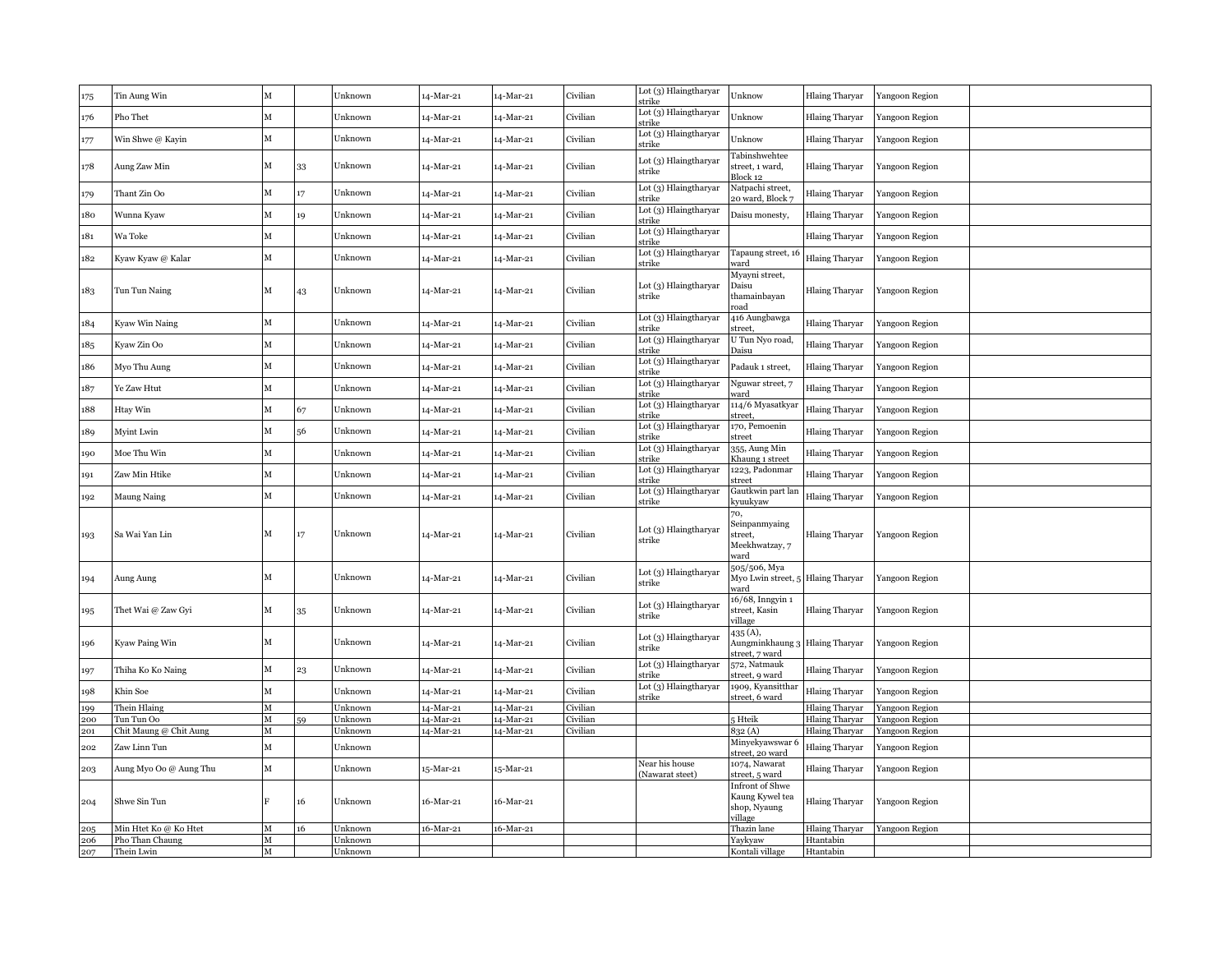| 208        | Tun Win Kyaw @ Pyaung Gyi                     | M                     |          | U Kyaw Zin + Daw<br>Ohn Kyi  | 15-Mar-21              | 15-Mar-21              | Civilian                                           | Front of his home                        | No 756, (70) ward,<br>Minyekyawswa<br>road | South Dagon         | Yangoon Region                |                                                                                                                                                         |
|------------|-----------------------------------------------|-----------------------|----------|------------------------------|------------------------|------------------------|----------------------------------------------------|------------------------------------------|--------------------------------------------|---------------------|-------------------------------|---------------------------------------------------------------------------------------------------------------------------------------------------------|
| 209        | Kyaw Thu Min                                  | M                     | 35       | Unknown                      | 15-Mar-21              | 15-Mar-21              | Civilian                                           | Gyobingauk strike                        | Gyobingauk<br>Township                     | Thayawady           | Bago Region                   | He was killed from gunshot                                                                                                                              |
| 210        | Pann Myat Chal @ Si Mi Yar Bi Bi              |                       | 20       | Unknown                      | 15-Mar-21              | 15-Mar-21              | Student                                            | Myingyan strike                          |                                            | Myingyan            | Mandalay Region               |                                                                                                                                                         |
| 211        | Hla Soe                                       | M                     | 52       | Jnknown                      | 15-Mar-21              | 15-Mar-21              | Civilian                                           | Myingyan strike                          |                                            | Myingyan            | <b>Mandalay Region</b>        |                                                                                                                                                         |
| 212        | Aung Kyaw Zaw                                 | М                     | 29       | Unknown                      | 15-Mar-21              | 15-Mar-21              | Civilian                                           | Myingyan strike                          |                                            | Myingyan            | Mandalay Region               |                                                                                                                                                         |
| 213        | Yan Myo Aung @ Nyan Kyal                      | м                     | 18       | Unknown                      | 15-Mar-21              | 15-Mar-21              | Civilian                                           | Myingyan strike                          | 19 ward                                    | Myingyan            | Mandalay Region               |                                                                                                                                                         |
| 214        | Aung Myo Zaw                                  | $\mathbf{M}$          | 17       | Jnknown                      | 15-Mar-21              | 15-Mar-21              | Civilian                                           | Myingyan strike                          |                                            | Myingyan            | Mandalay Region               |                                                                                                                                                         |
| 215        | Tin Tun Aung                                  | M                     | 19       | Unknown                      | 15-Mar-21              | 15-Mar-21              | Civilian                                           | Myingyan strike                          |                                            | Myingyan            | Mandalay Region               | He was shot and then arrested, when he was<br>detained his head was bashed against the wall.<br>He died from these injuries                             |
| 216        | Aung Ko Ko Khant                              | $\mathbf{M}$          | 27       | Unknown                      | 15-Mar-21              | 19-Mar-21              | Civilian                                           | Myingyan strike                          |                                            | Myingyan            | <b>Mandalay Region</b>        | He was shot in the face. While receiving<br>reatment at Mandalay Hospital, he died on<br>March 19.                                                      |
| 217        | (yaw Khin @ Yusof                             | $\mathbf M$           |          | Unknown                      | 15-Mar-21              | 15-Mar-21              | Civilian                                           | Aung Lan Strike                          |                                            | Aung Lan            | Magwe Region                  |                                                                                                                                                         |
| 218        | Moharmad Ju Nike @ Thet Naing<br>Aung (Islam) | M                     |          | Unknown                      | 15-Mar-21              | 5-Mar-21               | Civilian                                           | Aungpinlal Ywarma<br>road, 52X53 street. |                                            |                     | Mandalay Region               |                                                                                                                                                         |
| 219        | Than Htike Oo                                 | $\mathbf{M}$          | 26       | Unknown                      | 15-Mar-21              | 15-Mar-21              | Civilian                                           | Aungpinlal Ywarma<br>oad, 52X53 street,  |                                            |                     | <b>Mandalay Region</b>        | He was shot in the back and killed.                                                                                                                     |
| 220        | Thiha Kyaw @ Kyaw Gyi                         | M                     |          | Unknown                      | 15-Mar-21              | 15-Mar-21              | Civilian                                           | Aungpinlal Ywarma<br>road, 52X53 street, | 56 Road                                    | Mandalay City       | Mandalay Region               |                                                                                                                                                         |
| 221        | 7azar Tun                                     | $\mathbf{M}$          | 18       | U San                        | 15-Mar-21              | 15-Mar-21              | Civilian                                           | 56st, bet: 117st & 118st                 | 56x57 st, 117x118<br>, Thinpanngone        | Pyikyitagon         | Mandalay Region               |                                                                                                                                                         |
| 222        | Gwan Kyi                                      | M                     | 37       | Unknown                      | 15-Mar-21              | 15-Mar-21              | Civilian                                           | Innlay Kan ward strike Myeik south       |                                            | Mveik               | Tanintharyi Division          | He was shot and arrested at the Myeik Taung<br>Inn Lay Kann Protest by the military. On<br>March 16, his contacts were informed to collect<br>his body. |
| 223        | Wai Phyo Thein @ Kalar                        | M                     | 22       | Unknown                      | 15-Mar-21              | 15-Mar-21              | Civilian                                           | 112X55 road                              | Myayaynanda<br>vard                        | Chanmyatharsi       | Mandalay Region               | Shot in the stomach with gunfire                                                                                                                        |
| 224        | Hein Htet Aung @ Auwal                        | $\mathbf{M}$          |          | U Nga Myo                    | 15-Mar-21              | 15-Mar-21              | Civilian                                           | at the ward                              | Omardanni 13<br>street                     | Bassein             | <b>Irrawaddy Division</b>     | He was shot and killed as the military and so<br>alled police opened fire in the ward.                                                                  |
| 225        | Min Than Htike @ Htike Htike                  | M                     |          | U Khin Htwe                  | 15-Mar-21              | 15-Mar-21              | Civilian                                           | at the ward                              |                                            | Bassein             | <b>Irrawaddy Division</b>     | He was shot and killed as the military and so<br>called police opened fire in the ward.                                                                 |
| 226        | Maung Zaw                                     | M                     | 40       | Unknown                      | 15-Mar-21              | 5-Mar-21               | Civilian                                           | Monywa strike                            |                                            | Monywa              | Sagai Region                  |                                                                                                                                                         |
| 227        | Thura Kyaw                                    |                       | 18       | U Ye Thu                     | 15-Mar-21              | 15-Mar-21              | Civilian                                           | Bago Hmawkan ward<br>strike              | Yekyaw, Kyunn<br>Tharvar ward              | Bago                | Bago Region                   | Shot in the head with gunfire                                                                                                                           |
| 228        | <b>Tint Naing</b>                             |                       | 52       | Unknown                      | 15-Mar-21              | 18-Mar-21              | Civilian                                           | <b>Bago Clock Tower</b>                  |                                            | Waw                 | <b>Bago Region</b>            | He was shot in the neck on March 15 and died<br>on March 18 while he is receiving the medical<br>treatment                                              |
| 229        | Thida Aye @ Mee Mee                           |                       | 16       | U Win Naing                  | 15-Mar-21              | 15-Mar-21              | Student (BEHS)                                     | Thabeikkyin                              | Kan Payo village,<br>Chaung Gyi            | Thabeikkyin         | <b>Mandalay Region</b>        | He was killed from gunshot                                                                                                                              |
| 230        | U Zaw Min                                     | $\mathbf M$           | 52       | U Maung Ko                   | 15-Mar-21              | 15-Mar-21              |                                                    | Thabeikkvin                              | Kan Payo village                           | Thabeikkvin         | Mandalay Region               | Shot in the left side of chest with gunfire                                                                                                             |
| 231        | Ye Myo Aung                                   | M                     | 29       | U Tin Nyein                  | 15-Mar-21              | 15-Mar-21              | Civilian                                           | Nwee vone strike                         | Kyi Tauk Pauk                              | Thabeikkyin         | <b>Mandalay Region</b>        | Shot in the stomach and arm with gunfire                                                                                                                |
| 232        | Myo Myint                                     | M                     | 47       | U Khin Maung                 | 15-Mar-21              | 15-Mar-21              | Civilian                                           | Nwee yone strike                         | Kyi Tauk Pauk<br>Ward (1)                  | Sintku              | Mandalay Region               |                                                                                                                                                         |
| 233        | Unknown                                       |                       |          |                              | 15-Mar-21              | 15-Mar-21              |                                                    | Thabeikkyin                              | Chaunggyi village                          | Thabeikkyin         | Mandalay Region               |                                                                                                                                                         |
| 234        | Tun Tat Aung @ Pho Ngal                       | M                     | 24       | Unknown                      | 15-Mar-21              | 18-Mar-21              | Yin Mar Pin<br>Forest<br>Department<br>Forest Head | <b>MDY</b> hospital                      | Alonemonetine<br>ward                      | Yinmar Pin          | Sagai Region                  | He was arrested and beaten in his head. As he<br>did not recieve enough medical treatment<br>while detention he got brain damage and later<br>died.     |
| 235        | Zaw Min Oo                                    | $\mathbf{M}$          | 42       | Unknown                      | 15-Mar-21              | 15-Mar-21              | Civilian                                           | 61X112 conren                            |                                            | Thoechan<br>Railway | Mandalay                      |                                                                                                                                                         |
| 236        | Unknown                                       | $\mathbf M$           |          | Unknown                      | 15-Mar-21              | 15-Mar-21              | Civilian                                           |                                          |                                            | Aungban             | Shan State                    |                                                                                                                                                         |
| 237        | Tauk Tun                                      | $\mathbf{M}$          | 21       | U Tun Tun                    | 16-Mar-21              | 16-Mar-21              | Student                                            |                                          | No(7A) Thukha<br>oad, KwinYard             | Mawlamyine          | Mon state                     | Shot in the head with gunfire                                                                                                                           |
| 238        | Shan Kayin @ Htut Myat Lin                    | $\overline{\text{M}}$ |          | Unknown                      | 16-Mar-21              | 16-Mar-21              | Student                                            | Dawai crackdown                          | Taungnygl village                          | Pyigyeemandai       | Fanintharyi Division          | Shot by BGF                                                                                                                                             |
| 239        | Sithu Aung                                    | M                     |          | Unknown                      | 16-Mar-21              | 16-Mar-21              | Civilian                                           | Sipin road South                         |                                            |                     | rrawaddy Division             | He was shot in his head while he was going                                                                                                              |
| 240        | Kyaw Min Tun                                  | M                     | $^{41}$  | U Ye Kyaw                    | 16-Mar-21              | 16-Mar-21              | Civilian                                           | Dagon<br>Kaw Linn strike                 | Mintone village,                           | Kawlin              | Sagai Region                  | пıt<br>Shot in the head with gunfire                                                                                                                    |
|            | <b>Kyaw Khaing</b>                            | $\mathbf{M}$          |          | Unknown                      |                        |                        | Civilian                                           |                                          | Nanwintaw group                            |                     |                               |                                                                                                                                                         |
| 241<br>242 | Phay Thein Kyaw @ Mike Khal                   | $\mathbf{M}$          | 34       | Unknown                      | 16-Mar-21<br>17-Mar-21 | 16-Mar-21<br>17-Mar-21 | Civilian                                           | Hlaing Kan street                        |                                            | Chaung Oo<br>Hlaing | Sagai Region<br>Yangon Region | Shot in the head with gunfire                                                                                                                           |
|            |                                               |                       |          |                              |                        |                        |                                                    |                                          |                                            |                     |                               | She was shot in her head while she was going                                                                                                            |
| 243        | Unknown                                       |                       |          | Unknown                      | 17-Mar-21              | 17-Mar-21              | Civilian                                           | <b>BEHS 2 front</b>                      | 25 ward<br>Taung Zalat Zone                | South Dagon         | Yangoon Region                | nıt                                                                                                                                                     |
| 244        |                                               |                       |          |                              |                        |                        |                                                    | TarHan strike                            |                                            | Kale                |                               |                                                                                                                                                         |
| 245        | Cung lian Ceu<br>Kyin Khant Man               | M<br>$\mathbf M$      | 25<br>27 | Salai Talang Lian<br>Unknown | 17-Mar-21<br>17-Mar-21 | 17-Mar-21<br>17-Mar-21 | Gilgal Church<br>Civilian                          | TarHan strike                            | ٬۱                                         | Kale                | Sagai Region<br>Sagai Region  | Shot in the head with gunfire<br>Shot in the head with gunfire                                                                                          |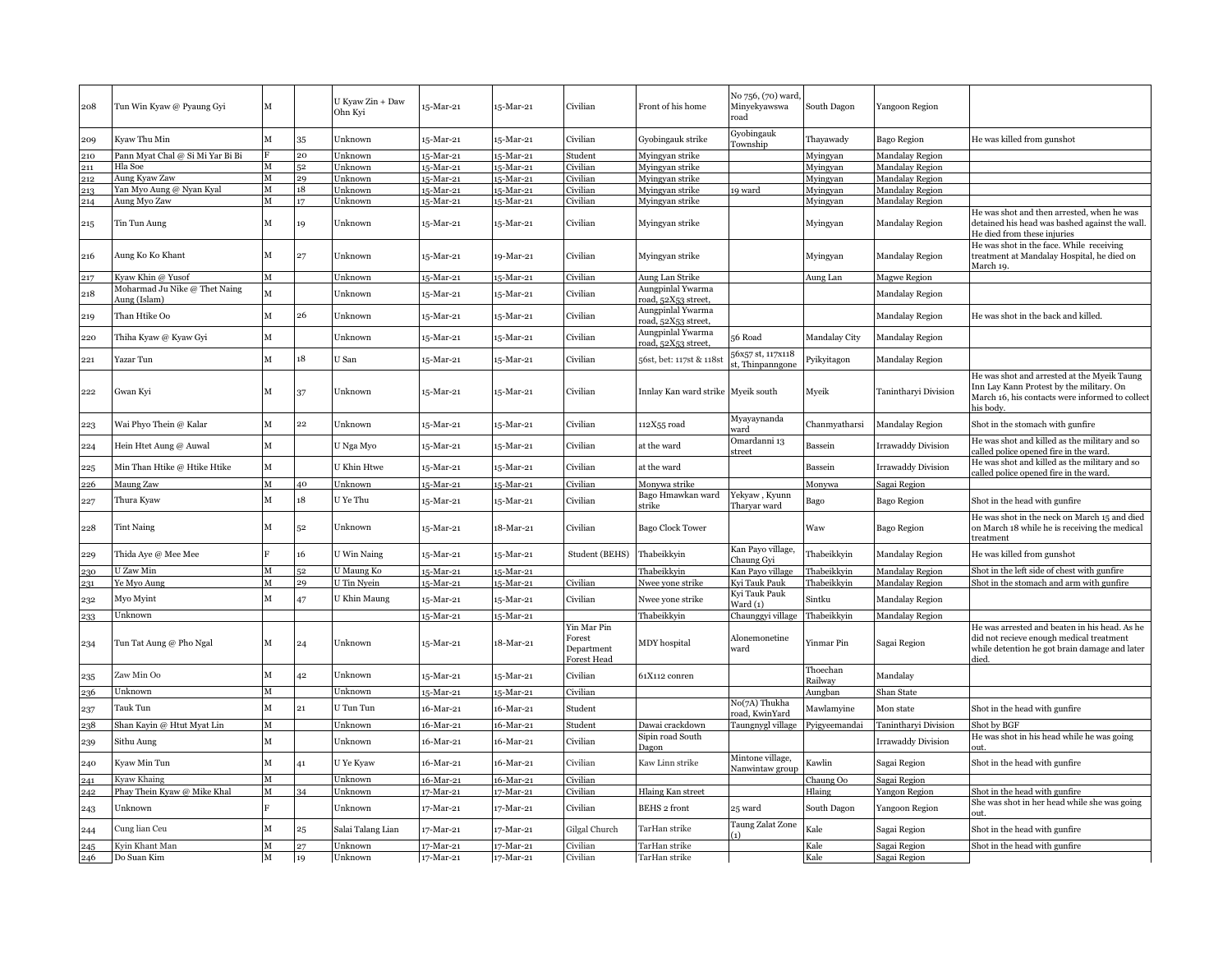| 247 | Kyaw Myint Win @ Nyi Lay              | M            | 42 | J Tin Ngwe        | 17-Mar-21 | 17-Mar-21   | Civilian | TarHan strike                                                                                         | <b>Taungfilar Zone</b>                 | Kale                    | sagai Region        | Shot in the head with gunfire                                                                                                                                                                                                                                                                                                                                         |
|-----|---------------------------------------|--------------|----|-------------------|-----------|-------------|----------|-------------------------------------------------------------------------------------------------------|----------------------------------------|-------------------------|---------------------|-----------------------------------------------------------------------------------------------------------------------------------------------------------------------------------------------------------------------------------------------------------------------------------------------------------------------------------------------------------------------|
| 248 | Aye Kyaw                              | M            | 31 | Unknown           | 17-Mar-21 | 17-Mar-21   | Civilian |                                                                                                       | 18 street, 13 ward,                    | South Okkalapa          | Yangoon Region      | He was shot while he is going to sell the gold<br>for supplies for his family                                                                                                                                                                                                                                                                                         |
| 249 | Phyo Kyaw Thu @Bay Tar @<br>Swarlaybi | M            | 28 | Unknown           | 17-Mar-21 | 17-Mar-21   | Civilian | in the Night strike                                                                                   |                                        | Kantawlay               | Yangoon Region      | He was killed from gunshot                                                                                                                                                                                                                                                                                                                                            |
| 250 | Mya Win                               |              | 70 | Jnknown           | 17-Mar-21 | 17-Mar-21   | Civilian | at Home                                                                                               |                                        | <b>Hlaing Tharyar</b>   | Yangoon Region      | A 70 yr-old retired woman was shot dead while<br>saying prayers at home                                                                                                                                                                                                                                                                                               |
| 251 | Aye Aye Khaing @ Rosarnar Bi          |              | 22 | Jnknown           | 18-Mar-21 | 18-Mar-21   | Civilian | Ward (1) north<br>okkalapa at shop                                                                    | Ward (1)                               | North Okkalapa          | Yangon Region       |                                                                                                                                                                                                                                                                                                                                                                       |
| 252 | Thiha Phyo @ Kalar                    | М            |    | Jnknown           | 18-Mar-21 | 18-Mar-21   | Civilian | Lot 13 (Oak sat)                                                                                      |                                        |                         | Mandalay Region     | He was shot and killed as the military and so<br>called police opened fire in the ward.                                                                                                                                                                                                                                                                               |
| 253 | Naing Linn Aung                       | м            |    | Jnknown           | 19-Mar-21 | 19-Mar-21   | Civilian |                                                                                                       | Mogok                                  | Pyin Oo Lwin            | Shan State          |                                                                                                                                                                                                                                                                                                                                                                       |
| 254 | Khin Marlar Win @ Myo Lwin            | F            | 39 | U Tin Hlaing      | 19-Mar-21 | 20-Mar-21   | Civilian | Pokakku Ward 1, strike Pokakku 1 ward                                                                 |                                        | Pokakku                 | <b>Magwe Region</b> | The mother of the three children who was<br>killed, begged on her knees to not be arrested,<br>she was shot and detained on March 19. On<br>March 20, the junta forces called her husband<br>to take her dead body. When her body<br>returned home, there were many wounds<br>according to a local resident.                                                          |
| 255 | Khun Kyaw Swar Lin                    | М            | 41 | U Maung Maung Lin | 19-Mar-21 | 19-Mar-21   | Student  | Hlaing Thukha housing                                                                                 |                                        | Hlaing                  | Yangoon Region      | He was shot to death at night of March 19 at<br>Thukha Housing at Hlaing Township                                                                                                                                                                                                                                                                                     |
| 256 | Myo Myint Aung                        | M            | 27 | U Myo Thant       | 19-Mar-21 | 20-Mar-21   |          | Student Engineer Hlaing Thukha housing                                                                |                                        | Hlaing                  | Yangoon Region      | He was shot and arrested at night of March 19<br>at Thukha Housing at Hlaing Township and<br>died on March 20                                                                                                                                                                                                                                                         |
| 257 | Thint Zin Myo                         | M            | 27 | J Hla Kyi         | 19-Mar-21 | 19-Mar-21   | Civilian | South Dagon<br>crackdown                                                                              | 22 ward, Sagawar<br>park road          | South Dagon             | Yangon Region       | Shot in the head with gunfire                                                                                                                                                                                                                                                                                                                                         |
| 258 | Kyan Aung @ San Pi                    | М            | 47 | Unknown           | 19-Mar-21 | 19-Mar-21   | Civilian |                                                                                                       | Mailone,<br>Pannathar street           | Loikaw                  | Kayah               | He was killed from gunshot                                                                                                                                                                                                                                                                                                                                            |
| 259 | Unknown                               |              |    | Jnknown           | 19-Mar-21 | 19-Mar-21   | Civilian |                                                                                                       |                                        | Aungban                 | Shan State          | He was killed from gunshot                                                                                                                                                                                                                                                                                                                                            |
| 260 | Unknown                               |              |    | Jnknown           | 19-Mar-21 | 19-Mar-21   | Civilian |                                                                                                       |                                        | Aungban                 | Shan State          | He was killed from gunshot                                                                                                                                                                                                                                                                                                                                            |
| 261 | Unknown                               |              |    | Jnknown           | 19-Mar-21 | 19-Mar-21   | Civilian |                                                                                                       |                                        | Aungban                 | Shan State          | He was killed from gunshot                                                                                                                                                                                                                                                                                                                                            |
| 262 | Unknown                               |              |    | Jnknown           | 19-Mar-21 | 19-Mar-21   | Civilian |                                                                                                       |                                        | Aungban                 | Shan State          | He was killed from gunshot                                                                                                                                                                                                                                                                                                                                            |
| 263 | Unknown                               |              |    | Jnknown           | 19-Mar-21 | $19-Mar-21$ | Civilian |                                                                                                       |                                        | Aungban                 | Shan State          | He was killed from gunshot                                                                                                                                                                                                                                                                                                                                            |
| 264 | Unknown                               |              |    | Jnknown           | 0-Mar-21  | 19-Mar-21   | Civilian |                                                                                                       |                                        | Aungban                 | Shan State          | He was killed from gunshot                                                                                                                                                                                                                                                                                                                                            |
| 265 | Jnknown                               |              |    | Jnknown           | 19-Mar-21 | 19-Mar-21   | Civilian |                                                                                                       |                                        | Aungban                 | Shan State          | He was killed from gunshot                                                                                                                                                                                                                                                                                                                                            |
| 266 | <b>Tun Aung Kyaw</b>                  | M            |    | Jnknown           | 19-Mar-21 | 19-Mar-21   | Civilian |                                                                                                       |                                        | Aungban                 | Shan State          | He was killed from gunshot                                                                                                                                                                                                                                                                                                                                            |
| 267 | Kyaw Thu Win                          | M            |    | Jnknown           | 19-Mar-21 | 19-Mar-21   | Civilian |                                                                                                       |                                        | Aungban                 | Shan State          | Shot in the head with gunfire                                                                                                                                                                                                                                                                                                                                         |
|     |                                       |              |    |                   |           |             |          | Myothit 1 and 2 street,                                                                               | Patheinnyunt 4 st                      |                         |                     |                                                                                                                                                                                                                                                                                                                                                                       |
| 268 | Thet Paing Soe                        | М            | 28 | Jnknown           | 20-Mar-21 | 20-Mar-21   | Student  | Tarmwe                                                                                                | $No(8)$ 6 floor                        | Tarmwe                  | Yangoon Region      | He was shot in the forehead                                                                                                                                                                                                                                                                                                                                           |
| 269 | Aung Kaung Htet                       | M            | 15 | Jnknown           | 20-Mar-21 | 20-Mar-21   | student  | Tarmwe strike                                                                                         | 6 ward                                 | Taketa                  | Yangoon Region      | He was shot in the forehead                                                                                                                                                                                                                                                                                                                                           |
| 270 | Unknown                               | M            |    |                   | 20-Mar-21 | 20-Mar-21   | Civilian | Bago                                                                                                  | Bago                                   |                         | Bago Region         | Shot from the gunfire while protesting                                                                                                                                                                                                                                                                                                                                |
| 271 | Unknown                               | М            |    |                   | 20-Mar-21 | 20-Mar-21   | Civilian | Bago                                                                                                  | Bago                                   |                         | Bago Region         | Shot from the gunfire while protesting                                                                                                                                                                                                                                                                                                                                |
| 272 | Min Min Zaw                           | М            | 29 | Jnknown           | 21-Mar-21 | 21-Mar-21   | Civilian | Monywa Botayza road<br>strike                                                                         | Nandawin ward                          | Monywa                  | Sagai Region        | Shot in the head with gunfire                                                                                                                                                                                                                                                                                                                                         |
| 273 | Zuali @ Malan Zwal e                  | F            | 35 | Unknown           | 21-Mar-21 | 21-Mar-21   | Civilian | Dropped off from the<br>fifth floor of her<br>apartment in Mingalar<br><b>Taung Nyunt</b><br>Township | Fifth floor, Kan<br>Taw Lay, 91 Street | Mingalar Taung<br>Nyunt | Yangon Region       | The office of the We Love Yangon was broken<br>into, smashing doors and furniture, and the<br>accessories of the office were destroyed and<br>looted today. The raid was so panic-stricken<br>that a 35 year old woman, who tried to sneak<br>out through the fire-escape, dropped off from<br>the fifth floor onto the ground, heavily cutting<br>her head and died. |
| 274 | Moe Zaw Htwe @ Mg San                 | м            | 28 | U Naing Win       | 21-Mar-21 | 21-Mar-21   |          |                                                                                                       | Lot 824,<br>Mahamyaing (2)             |                         | Mandalay Region     | Shot in the head with gunfire                                                                                                                                                                                                                                                                                                                                         |
| 275 | Hla Myo Thein @ Ko Myo @ Pho Thar M   |              | 40 | Jnknown           | 21-Mar-21 | 21-Mar-21   | Civilian | Thinpanngone ward                                                                                     | Thinpanngone<br>vard                   | Pyigyidagon             | Mandalay Region     | Shot in the head with gunfire                                                                                                                                                                                                                                                                                                                                         |
| 276 | Zaw Myo Htet                          | $\mathbf{M}$ | 16 | U Myint Zaw       | 21-Mar-21 | 21-Mar-21   | Civilian | gun shot in the teashop Seyartai café shop                                                            |                                        |                         | Mandalay Region     | He had been working at a tea shop in<br>Mandalay from Nattalin, Bago Division for<br>only two days, when he was shot dead on<br>March 21 when he was looking out from the<br>shop when the soldiers came.                                                                                                                                                             |
| 277 | Phyo Wai Tun                          | М            | 26 | Unknown           | 21-Mar-21 | 21-Mar-21   | Civilian | Pyigyipyawbwal t/s<br>corner of 56 st and 122<br>street                                               |                                        | Pyigyidagon             | Mandalay Region     | The bullet penetrated his left waist through to<br>his right waist                                                                                                                                                                                                                                                                                                    |
| 278 | Zaw Myo Oo                            | M            | 44 | Jnknown           | 21-Mar-21 | 21-Mar-21   | Civilian | Pyigyidagon t/s, Near<br>the pyikyaw market                                                           |                                        | Pyigyidagon             | Mandalay Region     | He was killed from a gunshot, the military has<br>taken his body                                                                                                                                                                                                                                                                                                      |
| 279 | Phyo Mout Maung                       | M            | 46 | U Maung Maung     | 21-Mar-21 | 21-Mar-21   | Civilian | ward security                                                                                         | 33X34, 87x88,                          | Pyigyipyawbwl           | Mandalay Region     | Shot in the neck with gunfire, the military has<br>taken his body.                                                                                                                                                                                                                                                                                                    |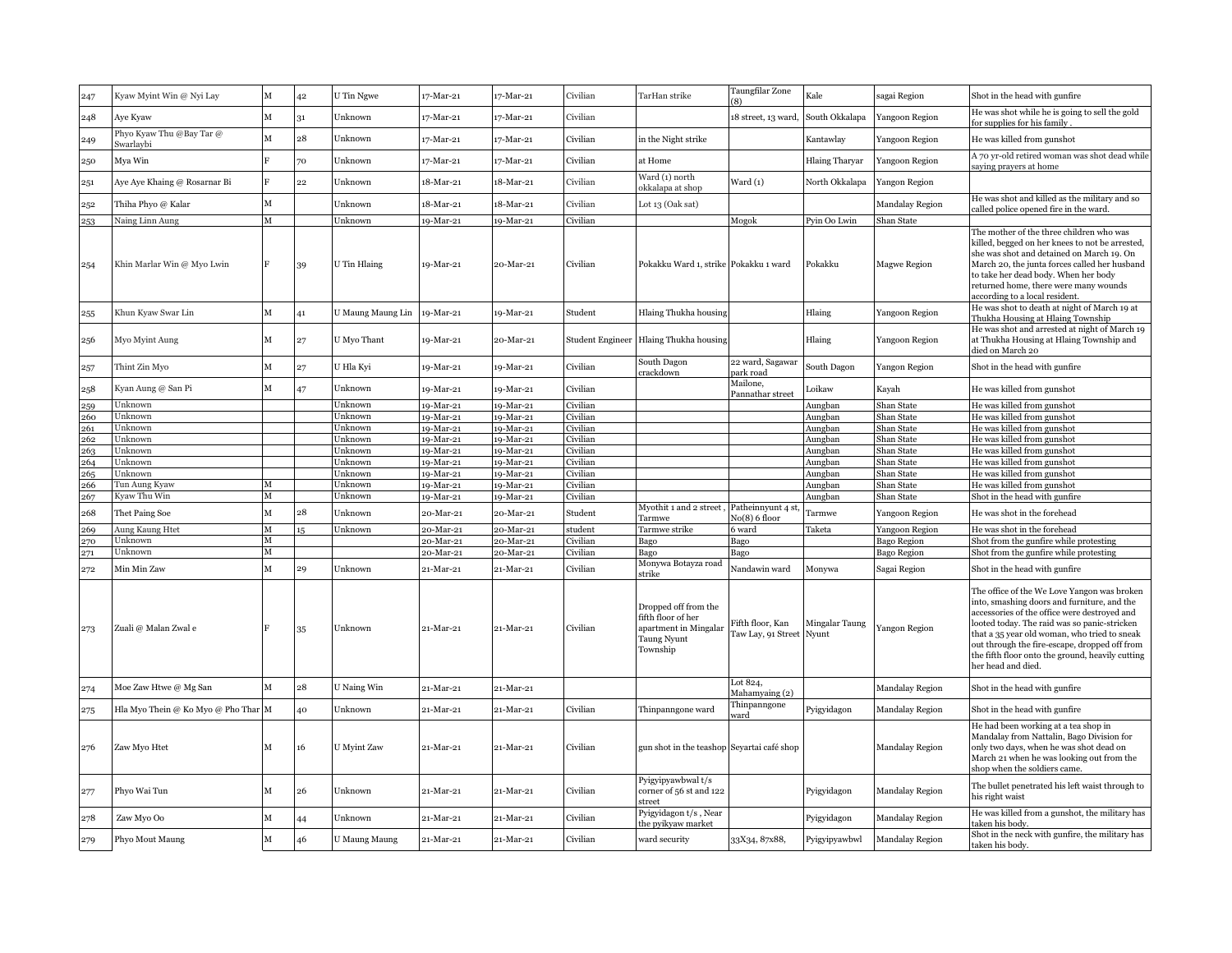| 280 | Took Kyi                      | M            | 51      | Unknown              | 21-Mar-21 | 21-Mar-21 | Civilian                             | AungPinlal strike                     |                                              | Chanmyatharzan  | Mandalay Region        | He was killed from gunshot                                                                                                        |
|-----|-------------------------------|--------------|---------|----------------------|-----------|-----------|--------------------------------------|---------------------------------------|----------------------------------------------|-----------------|------------------------|-----------------------------------------------------------------------------------------------------------------------------------|
| 281 | Linn Zaw Ko                   | M            | 20      | U Tin Maung Latt     | 21-Mar-21 | 21-Mar-21 | Civilian                             | AungPinlal strike                     | Aungpinlal 52x53<br>st, 105 street           | Chanmyathazi    | Mandalay Region        | He was shot in the left side of arm and chest                                                                                     |
| 282 | Sai Aung Myint                | $\mathbf{M}$ | 50      | U Kyaw Htay          | 21-Mar-21 | 21-Mar-21 | Civilian                             | AungPinlal strike                     | 56x57 and 111X112                            | Mandalay City   | Mandalay Region        |                                                                                                                                   |
| 283 | Mhwa Si                       |              | 66      | Unknown              | 21-Mar-21 | 21-Mar-21 | Civilian                             | at the Home                           | Yaw region, Kyw                              | Gantgaw         | Magwe Region           | He was shot in the arm and chest                                                                                                  |
| 284 | Zaw Zaw                       | M            | 18      | Unknown              | 22-Mar-21 | 22-Mar-21 | Civilian                             | Chanmyatharsi,<br>Myayaynanda ward    | Myayaynanda<br>ward                          | Chanmyatharsi   | Mandalay Region        | He was killed from gunshot                                                                                                        |
| 285 | Nay Myo                       | M            | 28      | Unknown              | 22-Mar-21 | 22-Mar-21 | Civilian                             |                                       |                                              | Chanmyatharsi   | Mandalay Region        | He was shot dead while he was bringing the<br>dead body of a 15 year old Tun Tun Aung                                             |
| 286 | Myo Hein Kyaw                 | M            | 24      | Unknown              | 22-Mar-21 | 22-Mar-21 | Student                              | AungPinlal strike                     |                                              | Mandalay City   | Mandalay Region        |                                                                                                                                   |
| 287 | Tun Tun Aung                  | M            | 15      | Unknown              | 22-Mar-21 | 22-Mar-21 | Civilian                             | Chanmyatharsi,<br>Myayaynanda ward    | Myayaynanda<br>ward                          | Chanmyatharsi   | Mandalay Region        | Shot in the chest with gunfire                                                                                                    |
| 288 | Min Thu Aung                  | M            | 39      | U Aung Shin          | 22-Mar-21 | 22-Mar-21 | Civilian                             | Thinpanngone ward                     | JJ 77/2<br>Aungpinlal                        | Pyigyidagon     | Mandalay Region        | Shot in the right shoulder with gunfire                                                                                           |
| 289 | Pho Ngal                      | М            | 30      | U Thet Win           | 22-Mar-21 | 22-Mar-21 | Civilian                             | Thinpanngone ward                     | Aungpinlal,<br>Kangyigone<br>village,        | Pyigyidagon     | Mandalay Region        | He was killed from gunshot                                                                                                        |
| 290 | <b>Hlaing Myo Htet</b>        | $\mathbf{M}$ | 40      | U Thein Zaw          | 22-Mar-21 | 22-Mar-21 | Civilian                             | Thinpanngone ward                     | Thinpanngone<br>vard                         | Pyigyidagon     | Mandalay Region        | He was killed from gunshot                                                                                                        |
| 291 | Baby Sein Myint               | $\mathbf{M}$ | 30      | Unknown              | 22-Mar-21 | 22-Mar-21 | Civilian                             | Thinpanngone ward                     | Thinpanngone<br>vard                         | Pyigyidagon     | Mandalay Region        | He was killed from gunshot                                                                                                        |
| 292 | Zaw Linn Htike @ Kyaung Thar  | $\mathbf{M}$ | 32      | U Soe Myint          | 22-Mar-21 | 22-Mar-21 | member of<br>Chanmya Thitsai         | 49st, near Low prise<br>ousing        | 114x64 (A) street                            | Chanmyatharsi   | Mandalay Region        | Shot in the head with gunfire                                                                                                     |
| 293 | Ingem Bo                      | M            | 20      | U Kyaw Kyaw Oo       | 22-Mar-21 | 22-Mar-21 | Civilian                             | coner of 54st &<br>Myamyitzu st,      | 55 st, 113 (A) st,<br>Ba/12                  | Mandalay City   | Mandalay Region        | Shot in the thigh with gunfire                                                                                                    |
| 294 | Zaw Gyi                       | M            | 19      | <b>U</b> Maung Myint | 22-Mar-21 | 22-Mar-21 | Civilian                             |                                       | 113x114 st, 77 st,                           | Mandalay City   | <b>Mandalay Region</b> | He was killed from gunshot                                                                                                        |
| 295 | Htein Linn                    | $\mathbf M$  | 21      | Unknown              | 22-Mar-21 | 22-Mar-21 | Civilian                             |                                       |                                              | Mandalay City   | Mandalay Region        | He was killed from gunshot                                                                                                        |
| 296 | Moe Kyaw Zin                  | M            | 25      | Unknown              | 22-Mar-21 | 22-Mar-21 | Civilian                             |                                       |                                              | Mandalay City   | Mandalay Region        | He was killed from gunshot                                                                                                        |
| 297 | Aye Chan Moe                  | M            | $^{21}$ | Unknown              | 22-Mar-21 | 22-Mar-21 | Civilian                             |                                       |                                              | Mandalay City   | Mandalay Region        | He was killed from gunshot                                                                                                        |
| 298 | Mvint Thein                   | M            | 25      | Unknown              | 22-Mar-21 | 22-Mar-21 | Civilian                             |                                       |                                              | Mandalay City   | Mandalay Region        | He was killed from gunshot                                                                                                        |
| 299 | Aung Tint                     | М            | 58      | Unknown              | 22-Mar-21 | 22-Mar-21 | Civilian                             |                                       |                                              | Mandalay City   | Mandalay Region        |                                                                                                                                   |
| 300 | Wai Lwin                      | M            |         | Unknown              | 22-Mar-21 | 22-Mar-21 | Civilian                             |                                       |                                              | Mandalay City   | Mandalay Region        |                                                                                                                                   |
| 301 | Win Tun Oo                    | $\mathbf M$  | 25      | Unknown              | 23-Mar-21 | 23-Mar-21 | Civilian                             | MDY Aungpinlal ward                   | Aungpinlal                                   | Chanmyathazi    | Mandalay Region        | Shot in the head with gunfire                                                                                                     |
| 302 | Chan Thar Htwe                | $\mathbf M$  | 20      | Unknown              | 23-Mar-21 | 23-Mar-21 | Civilian                             | Chanmyatharsi T/s<br>Manawhayi street |                                              | Chanmyatharsi   | Mandalay Region        | Shot in the head with gunfire                                                                                                     |
| 303 | Khin Myo Chit                 | E            |         | Unknown              | 23-Mar-21 | 23-Mar-21 | Student                              | 52(C) 105 106,<br>Mandalay            | Mandalay                                     |                 | Mandalay               | Military and so called police opened fired at<br>her house when she was at home. She was shot<br>in the stomach and died.         |
| 304 | Thin Soe Oo                   | M            |         | Unknown              | 23-Mar-21 | 23-Mar-21 | Civilian                             | 57 (A) 103 (A)                        | Mandalay                                     |                 | Mandalay               | non-uniformed military and so-called police<br>challenged people on bikes. When he looked,<br>they shot him in the arm and chest. |
| 305 | Ko Zin                        | M            |         | Unknown              | 23-Mar-21 | 23-Mar-21 | Civilian                             | Dawai, Kyaukmaw<br>ward, near prison  | Kyatsarpyin ward                             | Dawei           | Tanintharyi Division   | He was hit and killed by a military vehicle<br>travelling at high speed                                                           |
| 306 | Wai Yan Htet Naing @ Pho Thar | $\mathbf M$  | 26      | Unknown              | 23-Mar-21 | 23-Mar-21 | Civilian                             |                                       |                                              | Mandalay City   | Mandalay Region        | He was killed from gunshot                                                                                                        |
| 307 | Moe Htet Wyne                 | M            | 15      | Unknown              | 23-Mar-21 | 23-Mar-21 | Civilian                             |                                       |                                              | Mandalay City   | <b>Mandalay Region</b> | He was killed from gunshot                                                                                                        |
| 308 | Pho Htee                      | M            | 16      | Unknown              | 24-Mar-21 | 24-Mar-21 | Civilian                             | 66x67, Manawhalyi<br>Seinpann lane    |                                              | Mandalay City   | Mandalay Region        | Shot in the back with gunfire                                                                                                     |
| 309 | Kyi Set Hlaing                | M            | 23      | Unknown              | 24-Mar-21 | 24-Mar-21 | Civilian                             | at the ward                           | Sanpya Ward                                  | Kyaukpadaung    | Mandalay Region        | Shot in the thigh with gunfire                                                                                                    |
| 310 | Nay Linn Htwe @ M Swar Did    | M            | 28      | Unknown              | 25-Mar-21 | 25-Mar-21 | Civilian                             | Taunggyi (Kanthar)                    |                                              | Faunggyi        | Shan State             | Shot in the eye and the leg                                                                                                       |
| 311 | Unknown                       |              |         | Unknown              | 25-Mar-21 | 25-Mar-21 | Civilian                             |                                       |                                              | Faunggyi        | Shan State             |                                                                                                                                   |
| 312 | Unknown                       |              |         | Unknown              | 25-Mar-21 | 25-Mar-21 | Civilian                             |                                       |                                              | <b>Taunggyi</b> | Shan State             |                                                                                                                                   |
| 313 | Unknown                       |              |         | Unknown              | 25-Mar-21 | 25-Mar-21 | Civilian                             |                                       |                                              | Taunggyi        | Shan State             |                                                                                                                                   |
| 314 | Soe Naing Tun                 | M            |         | Unknown              | 25-Mar-21 | 25-Mar-21 | Student                              | Moe Dar Su Bridge                     |                                              | Mohnyin         | Kachin Region          | Shot in the head with gunfire                                                                                                     |
| 315 | Win Swe                       | M            | 41      | Unknown              | 25-Mar-21 | 25-Mar-21 | Civilian                             | Moe Dar Su Bridge                     | AungThaPyay<br>ward                          | Mohnyin         | Kachin Region          | Shot in the stomach with gunfire                                                                                                  |
| 316 | Linn Htet                     | M            |         | Unknown              | 25-Mar-21 | 26-Mar-21 | Civilian                             | Moe Dar Su Bridge                     | AungThaPyay<br>ward                          | Mohnyin         | Kachin Region          | Shot in the stomach with gunfire                                                                                                  |
| 317 | Yan Aung @ Phyo Pyae          | M            | 20      | U Ngwe Thein         | 25-Mar-21 | 25-Mar-21 | Student                              | Phyu                                  |                                              | Phyu            | Bago Region            | Shot in the groin with gunfire                                                                                                    |
| 318 | Soe Zaw Aung                  | M            | 19      | Unknown              | 25-Mar-21 | 25-Mar-21 | Civilian Servant<br>CDM <sup>(</sup> |                                       |                                              | Khin-U          | Sagai region           |                                                                                                                                   |
| 319 | Zaw Win Maung                 | M            | 19      | Unknown              | 25-Mar-21 | 25-Mar-21 | Civilian                             |                                       |                                              | Khin-U          | Sagai region           |                                                                                                                                   |
| 320 | Aung Khaing Soe Thu           | $\mathbf{M}$ | 30      | Unknown              | 25-Mar-21 | 25-Mar-21 | Civilian                             |                                       |                                              | Netlat          | Sagai Region           |                                                                                                                                   |
| 321 | Unknown                       |              |         | Unknown              | 25-Mar-21 | 25-Mar-21 | Civilian                             |                                       |                                              | Thingangyunn    | Yangoon Region         |                                                                                                                                   |
| 322 | Unknown                       |              |         | Unknown              | 25-Mar-21 | 25-Mar-21 | Civilian                             |                                       |                                              | Thingangyunn    | Yangoon Region         |                                                                                                                                   |
| 323 | Aung Thu Tun                  | M            | 32      | U Tin Tun            | 25-Mar-21 | 25-Mar-21 | Civilian                             | South Dagon<br>crackdown              | No(451)<br>Shwehinthar 9<br>street, 104 ward | South Dagon     | Yangoon Region         | He was shot in the thigh and bled to death                                                                                        |
| 324 | Myo Min Aung @ Pho Kalar      | $\mathbf M$  | 33      | U Than Pe            | 25-Mar-21 | 25-Mar-21 | Civilian                             | Tamu                                  |                                              | Tamu            | <b>Sagaing Region</b>  | He through his chest into his back                                                                                                |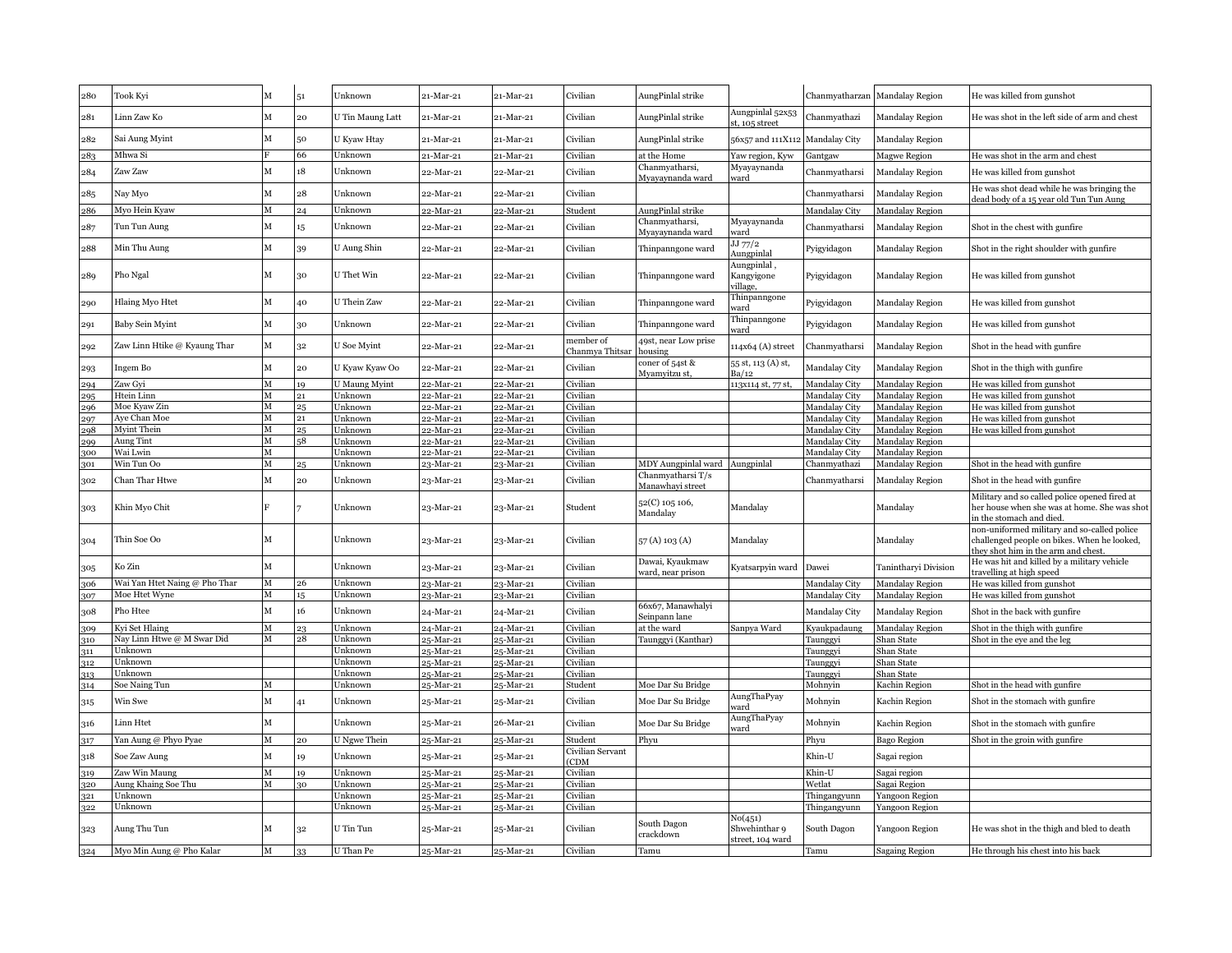| 325        | Naing Ye Linn                     | м                       | 28      | Unknown              | 25-Mar-21              | 25-Mar-21                | Civilian                          | Near 107 Old Gate                 | No,903, Myatthiri<br>street.107 ward                           | South Dagon                     | Yangoon Region                   | Head shot (night strike)                                                                    |
|------------|-----------------------------------|-------------------------|---------|----------------------|------------------------|--------------------------|-----------------------------------|-----------------------------------|----------------------------------------------------------------|---------------------------------|----------------------------------|---------------------------------------------------------------------------------------------|
| 326        | Aung Moe                          | М                       | 32      | Unknown              | 26-Mar-21              | 26-Mar-21                | Civilian                          | N/Dagon, 51 ward                  |                                                                | North Dagon                     | Yangoon Region                   | He was killed from gunshot                                                                  |
| 327        | Ye Win                            | $\overline{\mathbf{M}}$ | 60      | Unknown              | 5-Mar-21               | 26-Mar-21                | Civilian                          | Kyauktaga                         |                                                                | Kyauktaga                       | Bago Region                      | He was shot in the stomach                                                                  |
| 328        | Min Myat Paing                    | M                       | 19      | Unknown              | 26-Mar-21              | 26-Mar-21                | Civilian                          | Myeik                             |                                                                | Myeik                           | Tanintharyi Division             | Shot in the head with gunfire                                                               |
| 329        | Khin Khin Soe a.k.a Lar Ei Sar Be |                         | 32      | Unknown              | 26-Mar-21              | 26-Mar-21                | Civilian                          | Myeik                             |                                                                | Myeik                           | Tanintharyi Division             |                                                                                             |
| 330        | Mvo Aune                          | М                       | 40      | Unknown              | 26-Mar-21              | 26-Mar-21                | Civilian                          | Mveik                             |                                                                | Myeik                           | Tanintharyi Division             |                                                                                             |
| 331        | Arkar Oo                          | М                       | 18      | Unknown              | 26-Mar-21              | 26-Mar-21                | Civilian                          | Myeik                             |                                                                | Myeik                           | Tanintharyi Division             |                                                                                             |
| 332        | Hlaing Zaw Win @ Hlaing Kaw       | М                       | 38      | Unknown              | 26-Mar-21              | 27-Mar-21                | Civilian                          | Seikphyu strike                   |                                                                | Seikphyu                        | <b>Magwe Region</b>              | Shot in the temple (head) with gunfire on 26<br>Mar and death on 27 Mar on the MDY hosptial |
| 333        | Aung Tun Aye                      | M                       | 32      |                      | 26-Mar-21              | 26-Mar-21                | Civilian                          | Hlawkar road, Ngu<br>Wah bus stop | Shwehinthar 9<br>street,104 ward                               | S-Dagon                         | Yangon Region                    | He was shot 3 times in the leg.                                                             |
| 334        | Myat Khaing                       | М                       |         | Unknown              | 27-Mar-21              | 27-Mar-21                | Civilian                          | Thaketa strike                    |                                                                | Thaketa                         | Yangoon Region                   | He was killed from gunshot                                                                  |
| 335        | Chit Ko                           | М                       | 37      | Unknown              | 27-Mar-21              | 27-Mar-21                | Civilian                          | Thaketa 8 ward                    | No, 356,<br>Myanandar 2<br>street, 8 ward                      | Thaketa                         | Yangoon Region                   | He was killed from gunshot                                                                  |
| 336        | Ar Noe                            | М                       | 33      | Unknown              | 27-Mar-21              | 27-Mar-21                | Civilian                          | Thaketa 8 ward                    | No.936,<br>Yadanarpone 8<br>street, 9 ward                     | Thaketa                         | Yangoon Region                   | Shot in the neck with gunfire                                                               |
| 337        | Zin Min                           | М                       |         | Unknown              | 27-Mar-21              | 27-Mar-21                | Civilian                          | N/Dagon, Bridge                   |                                                                | North Dagon                     | Yangoon Region                   | Shot in the head with gunfire                                                               |
| 338        | Unknown Name                      |                         |         | Unknown              | 7-Mar-21               | ?-Mar-21                 | Civilian                          | N/Dagon, Bridge                   |                                                                | North Dagon                     | Yangoon Region                   |                                                                                             |
| 339        | Maung Hti San Wan Phi Tun         | М                       | 19      | Unknown              | 27-Mar-21              | 27-Mar-21                | Student                           | TGKN strike                       | Malikhuu<br>Restaurant,<br>Pyitharyar<br>road(Rawan<br>nation) | Thingangyun                     | Yangon Region                    | Shot in the cheek with gunfire                                                              |
| 340        | Tin Hla                           | M                       | 43      | Unknown              | 27-Mar-21              | 27-Mar-21                | Civilian                          | Thanlin                           | Myoma South<br>ward                                            | Thanlin                         | Yangon Region                    |                                                                                             |
| 341        | Unknown Name                      | M                       |         | Unknown              | 27-Mar-21              | 27-Mar-21                | Civilian                          | Thanlin                           | Myoma South<br>vard                                            | Thanlin                         | Yangon Region                    |                                                                                             |
| 342        | Thant Zin Tun @ Wet Poe           | M                       | $^{24}$ | Unknown              | 27-Mar-21              | ?-Mar-21                 | Civilian                          | SanChaung                         |                                                                | San Chaung                      | Yangoon Region                   |                                                                                             |
| 343        | Chit Bo Bo Nyein                  | M                       | 21      | Unknown              | 7-Mar-21               | 7-Mar-21                 | Civilian                          | Insein strike                     |                                                                | Insein                          | Yangoon Region                   |                                                                                             |
| 344        | Tayzar Tun                        | М                       | 31      | Unknown              | 27-Mar-21              | 27-Mar-21                | Civilian                          | Insein strike                     |                                                                | Insein                          | Yangoon Region                   |                                                                                             |
| 345        | Zaw Lay                           | М                       | 49      | Unknown              | 27-Mar-21              | 27-Mar-21                | Civilian                          | Insein strike                     |                                                                | Insein                          | Yangoon Region                   |                                                                                             |
| 346        | Chit Linn Thu                     | М                       | 21      | Unknown              | 27-Mar-21              | 27-Mar-21                | Civilian                          | Near Aungsan School<br>Gate       |                                                                | Insein                          | Yangoon Region                   |                                                                                             |
| 347        | Thura @ Than Win Htike            | М                       | 21      | U Win Tun            | 27-Mar-21              | 7-Mar-21                 | Civilian                          | Insein Phaw Kan                   |                                                                | Insein                          | Yangoon Region                   |                                                                                             |
| 348        | Wai Lu                            | М                       |         | Unknown              | 7-Mar-21               | $-Mar-21$                | Civilian                          | Mayan Gone strike                 |                                                                | Mayan Gone                      | Yangoon Region                   | He was killed from gunshot                                                                  |
| 349        | Ohnmar Shein                      |                         | 50      | Unknown              | 7-Mar-21               | 7-Mar-21                 | Civilian                          | Crackdown in house                | 1 ward, 11 street                                              | Mayan Gone                      | Yangoon Region                   | Shot in the stomach with gunfire                                                            |
| 350        | Thet Naing Oo                     | М                       | 35      | Unknown              | 27-Mar-21              | 27-Mar-21                | <b>Former Military</b><br>officer | Crackdown in house                | ward, Myohoung<br>5 street                                     | Mayan Gone                      | Yangoon Region                   | He was killed from gunshot                                                                  |
| 351        | Ye Myat Thu @ Yay Chan            | M                       | 25      | Unknown              | 27-Mar-21              | 27-Mar-21                | Civilian                          |                                   | Kamarkathwal<br>ward                                           | Dala                            | Yangoon Region                   |                                                                                             |
| 352        | Kyaw Htet Aung @ Pho Dama         | М                       | 19      | Unknown              | 27-Mar-21              | 7-Mar-21                 | Civilian                          |                                   | Khansitthar ward                                               | Dala                            | Yangoon Region                   |                                                                                             |
| 353        | Win Myint                         | M                       | 46      | Unknown              | 7-Mar-21               | 7-Mar-21                 | Civilian                          |                                   | Khansitthar ward                                               | Dala                            | Yangoon Region                   |                                                                                             |
| 354        | Aung Zin Myint                    | м                       | 20      | Unknown              | 7-Mar-21               | 7-Mar-21                 | Civilian                          |                                   | 11/14 ward                                                     | Dala                            | Yangoon Region                   |                                                                                             |
| 355        | Wai Yan Min Htin                  | М                       | 23      | Unknown              | 27-Mar-21              | 27-Mar-21                | Civilian                          |                                   | Tabinshwehtee<br>ward                                          | Dala                            | Yangoon Region                   |                                                                                             |
| 356        | Kyaw Zaw Min @ Na Ee              | м                       | 42      | Unknown              | 27-Mar-21              | 27-Mar-21                | Former navy                       |                                   |                                                                | Dala                            | Yangoon Region                   |                                                                                             |
| 357        | Unknown Name                      |                         |         | Unknown              | 7-Mar-21               | 7-Mar-21                 | Civilian                          |                                   |                                                                | Dala                            | Yangoon Region                   |                                                                                             |
| 358<br>359 | Unknown Name<br>Sai Wai Yan       | м                       | 14      | Unknown<br>U San Hla | 27-Mar-21<br>27-Mar-21 | $27-Mar-21$<br>27-Mar-21 | Civilian<br>Civilian              |                                   | 105 street,<br>Myanmar Railway<br>Quarter                      | Dala<br>Mingalar Taung<br>Nyunt | Yangoon Region<br>Yangoon Region | Shot in the head with gunfire                                                               |
| 360        | Unknown Name                      |                         |         | Unknown              | 27-Mar-21              | 27-Mar-21                | Civilian                          |                                   | Yuzana Garden                                                  | Dagon Seikkan                   | Yangoon Region                   | He was killed from gunshot                                                                  |
| 361        | Unknwon Name                      |                         |         | Unknown              | 27-Mar-21              | 27-Mar-21                | Civilian                          |                                   |                                                                | South Okkalapa                  | Yangoon Region                   | He was killed from gunshot                                                                  |
| 362        | Win Min Oo                        | М                       | 42      | Unknown              | 27-Mar-21              | 27-Mar-21                | Civilian                          | Hlaing, Thanlan strike            |                                                                | <b>Hlaing Township</b>          | Yangoon Region                   | He was killed from gunshot                                                                  |
| 363        | Wai Zin                           | M                       | 35      | U Thein Hla          | 27-Mar-21              | 27-Mar-21                | <b>Tourist Guide</b>              | Nyaung U                          |                                                                | Nyaung U                        | Mandalay Region                  | Shot in the thigh with gunfire                                                              |
| 364        | Myint Tun Aung                    | M                       | 47      | Unknown              | 7-Mar-21               | 7-Mar-21                 | Civilian                          | Nyaung U                          |                                                                | Nyaung U                        | Mandalay Region                  | He was killed from gunshot                                                                  |
| 365        | Pann Ei Phyu                      |                         | 14      | Unknown              | 7-Mar-21               | $7-Mar-21$               | Civilian                          | in Her House                      |                                                                | Meiktila                        | Mandalay Region                  | Shot in the chest with gunfire                                                              |
| 366        | Tun Naing Win                     | М                       | 39      | Unknown              | 27-Mar-21              | ?-Mar-21                 | Civilian                          | Meikhtila strike                  |                                                                | Meiktila                        | Mandalay Region                  |                                                                                             |
| 367        | Phoe La Paye                      | м                       | 20      | Unknown              | 27-Mar-21              | 27-Mar-21                | Civilian                          |                                   |                                                                | Meiktila                        | Mandalay Region                  | Shot in the stomach with gunfire                                                            |
| 368        | Unknown Name                      |                         |         | Unknown              | 7-Mar-21               | 7-Mar-21                 | Civilian                          |                                   |                                                                | Meiktila                        | Mandalay Region                  |                                                                                             |
| 369        | Phyo Thant Wai (Dr)               | M                       |         | Unknown              | 7-Mar-21               | 7-Mar-21                 | Doctor                            |                                   |                                                                | Wundwin                         | Mandalay Region                  | Shot in the neck with gunfire                                                               |
| 370        | Nyein Min Soe @ Min Min           | М                       |         | Unknown              | $-Mar-21$              | $7-Mar-21$               |                                   |                                   |                                                                | Wundwin                         | Mandalay Region                  |                                                                                             |
| 371        | Win Zaw                           | М                       | 41      | Unknown              | 27-Mar-21              | 27-Mar-21                | Former Police                     |                                   |                                                                | Kyaukpadaung                    | <b>Mandalay Region</b>           | Shot in the thigh with gunfire                                                              |
| 372        | Win Myo Oo                        | м                       | 25      | U Maung Win          | 27-Mar-21              | 27-Mar-21                | Engineer                          |                                   | Taunnout village Kyaukpadaung                                  |                                 | Mandalay Region                  | Shot in the head with gunfire                                                               |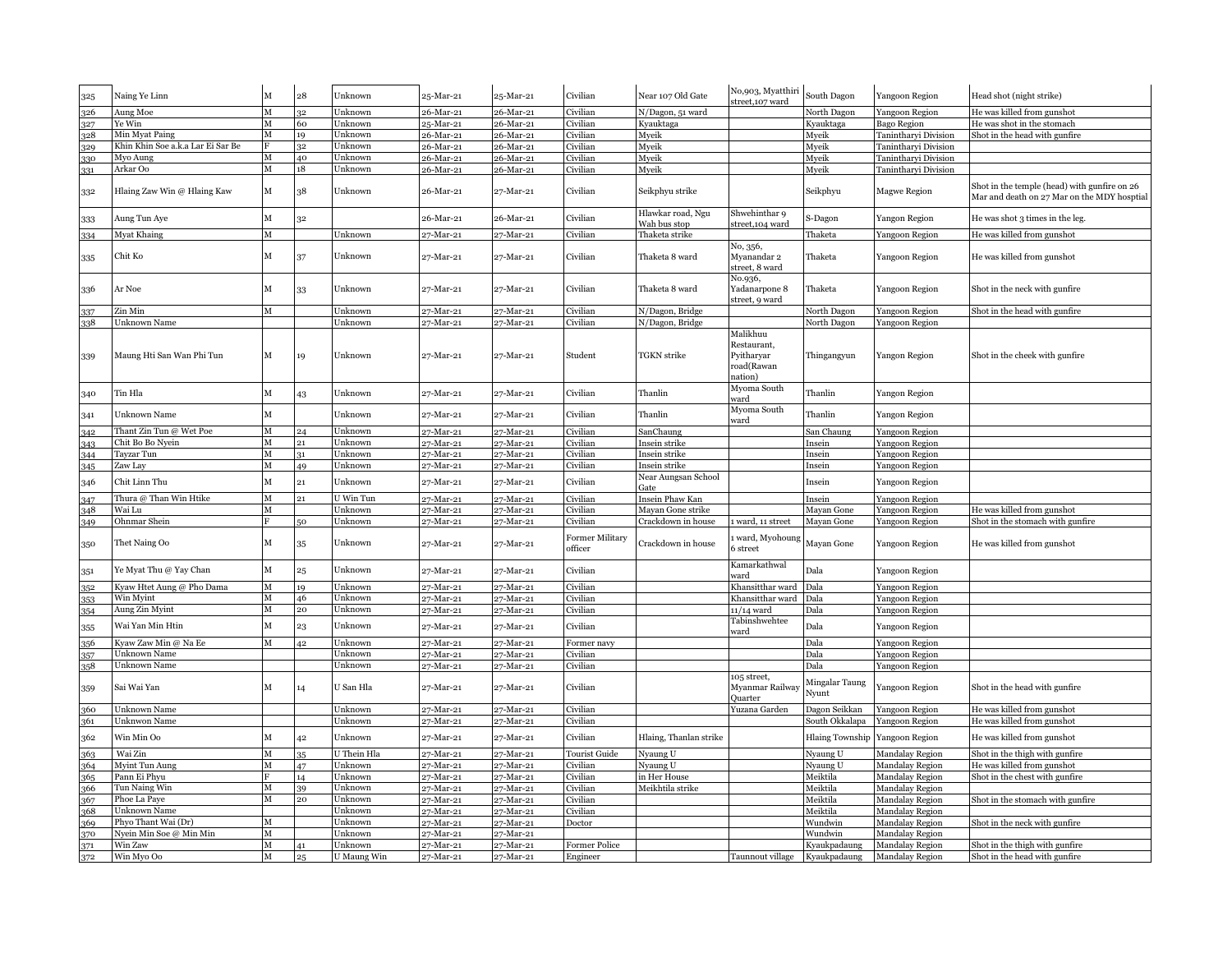| 373 | Kyaw Win Maung @ Kyaw Ko<br>Bighuka) | M |         | Unknown             | 27-Mar-21 | 27-Mar-21 | Engineer               |                                         |                               | Mandalay     | <b>Mandalay Region</b> | Shot in the chest with gunfire                              |
|-----|--------------------------------------|---|---------|---------------------|-----------|-----------|------------------------|-----------------------------------------|-------------------------------|--------------|------------------------|-------------------------------------------------------------|
| 374 | Yarzar Linn                          | М | 36      | Unknown             | 27-Mar-21 | 27-Mar-21 | Civilian               | 19x81 near                              |                               | Mandalay     | Mandalay Region        | Shot in the groin with gunfire                              |
| 375 | Lin Lin                              | м |         | Unknown             | 27-Mar-21 | 27-Mar-21 | Civilian               |                                         |                               | Mandalay     | <b>Mandalay Region</b> |                                                             |
| 376 | Thiha Kyaw                           | М | 25      | Unknown             | 27-Mar-21 | 27-Mar-21 | Civilian               |                                         |                               | Mandalay     | Mandalay Region        | Shot in the chest with gunfire                              |
| 377 | Hein Htet                            | М |         | Unknown             | 27-Mar-21 | 27-Mar-21 | Student                | Ahni Sakhan                             |                               | Vin Oo Lwin  | Mandalay Region        | Shot in the head with gunfire                               |
| 378 | Hein Min Thein                       | М |         | Unknown             | 27-Mar-21 | 27-Mar-21 | Civilian               | Ahni Sakhan                             |                               | Pyin Oo Lwin | <b>Mandalay Region</b> | Shot in the neck with gunfire                               |
| 379 | Ye Zin Win                           | М |         | Unknown             | 27-Mar-21 | 27-Mar-21 | Civilian               | Ahni Sakhan                             |                               | Pyin Oo Lwin | Mandalay Region        | He was killed from gunshot                                  |
| 380 | Aung Min Lwin                        | м | 20      | Unknown             | 27-Mar-21 | 27-Mar-21 | Civilian               | Ahni Sakhan                             |                               | Pyin Oo Lwin | <b>Mandalay Region</b> | Shot in the head with gunfire                               |
| 381 | Aung Htut                            | М |         | Unknown             | 27-Mar-21 | 27-Mar-21 | Civilian               | Ahni Sakhan                             |                               | Pyin Oo Lwin | Mandalay Region        | Shot in the thigh with gunfire                              |
| 382 | <b>Unknow Name</b>                   | М |         | Unknown             | 27-Mar-21 | 27-Mar-21 | Civilian               | Ahni Sakhan                             |                               | Pyin Oo Lwin | Mandalay Region        | Shot in the stomach with gunfire                            |
| 383 | Daw Soe Yii                          |   |         | Unknown             | 27-Mar-21 | 27-Mar-21 | Civilian               | Ahni Sakhan                             | Ahni Sakhan                   | Pyin Oo Lwin | Mandalay Region        | Gunshot by Military and his son is captain<br>from military |
| 384 | <b>Unknow Name</b>                   | М |         | Unknown             | 27-Mar-21 | 27-Mar-21 | Civilian               |                                         |                               | Mogok        | Mandalay Region        |                                                             |
| 385 | <b>Unknow Name</b>                   | М |         | Unknown             | 27-Mar-21 | 27-Mar-21 | Civilian               |                                         |                               | Mogok        | Mandalay Region        |                                                             |
| 386 | Wai Maung                            | М | $^{24}$ | Unknown             | 27-Mar-21 | 27-Mar-21 | Civilian               |                                         | Monepin village               | Sintgaing    | Mandalay Region        |                                                             |
| 387 | Saw (U)                              | М | 48      | Unknown             | 27-Mar-21 | 27-Mar-21 | Civilian               | 5/6 ward strike                         | 2 ward                        | Myingyan     | Mandalay Region        | He was killed from gunshot (Back)                           |
| 388 | Thaung Naing Oo (U)                  | м | 46      | Unknown             | 27-Mar-21 | 27-Mar-21 | Civilian               | 5/6 ward strike                         | 2 ward                        | Myingyan     | Mandalay Region        | He was killed from gunshot (Back)                           |
| 389 | Myo Naing (U)                        | М | 40      | Unknown             | 27-Mar-21 | 27-Mar-21 | Civilian               | 5/6 ward strike                         | ward                          | Myingyan     | Mandalay Region        | He was killed from gunshot (Back)                           |
| 390 | Hein Win Tun                         | М | 14      | Unknown             | 7-Mar-21  | 27-Mar-21 | Civilian               | Pagoda road, 12 ward                    | Shartaw village               | Myingyan     | Mandalay Region        | He was killed from gunshot (Neck)                           |
| 391 | Tun Yin                              | М | 20      | Unknown             | 27-Mar-21 | 27-Mar-21 | Civilian               | Pagoda road, 12 ward                    | Gyokepin village              | Myingyan     | Mandalay Region        | He was killed from gunshot (Head)                           |
| 392 | Kyaw Kyaw Naing                      | М | 29      | Unknown             | 27-Mar-21 | 27-Mar-21 | Civilian               | Myingyan strike                         |                               |              |                        |                                                             |
| 393 | Naung Naung @ Mohamad Ali            | М | 16      | Unknown             | 27-Mar-21 | 27-Mar-21 | Civilian               | Amarapura strike                        | <b>BoneOke</b> village        | Amarapura    | Mandalay Region        |                                                             |
| 394 | Chit Phuu Thu                        | М | 19      | Unknown             | 27-Mar-21 | 27-Mar-21 | Civilian               | Amarapura strike                        | Tharlayswa ward,              | Amarapura    | Mandalay Region        |                                                             |
|     |                                      |   |         |                     |           |           |                        |                                         | Ngal Toe                      |              |                        |                                                             |
| 395 | Chit Thet Oo                         | М | 22      | Unknown             | 27-Mar-21 | 27-Mar-21 | Civilian               | Amarapura strike                        | Taunggyi village              | Amarapura    | <b>Mandalay Region</b> |                                                             |
| 396 | Kyaw Htay                            | M |         | Unknown             | 27-Mar-21 | 27-Mar-21 | Civilian               | 8 street, KyunHmway<br>ward             |                               | Dawei        | Tanintharyi Division   | He was killed from gunshot                                  |
| 397 | Ibrahim                              | М | 30      | Unknown             | 27-Mar-21 | 27-Mar-21 | Civilian               | Myeik strike                            |                               | Mveik        | Tanintharyi Division   | He was killed from gunshot                                  |
| 398 | <b>Unknow Name</b>                   |   |         | Unknown             | 27-Mar-21 | 27-Mar-21 | Civilian               | Myeik strike                            |                               | Myeik        | Tanintharyi Division   |                                                             |
| 399 | Zaw Min Oo                           | М | 41      | Unknown             | 27-Mar-21 | 27-Mar-21 | Civilian               | Kawthaung strike                        | Shwezinyaw ward               | Kawthaung    | Tanintharvi Division   |                                                             |
| 400 | Htoo Myat Win                        | М | 13      | Unknown             | 27-Mar-21 | 27-Mar-21 | Civilian               | Shwebo strike                           |                               | Shwebo       | Sagaing Region         | Shot at his house                                           |
| 401 | Ko Kyawt                             | M | 21      | Unknown             | 27-Mar-21 | 27-Mar-21 | Civilian servant       | Shwebo strike                           |                               | Shwebo       | Sagaing Region         | He was killed from gunshot                                  |
| 402 | Kaung Kaung                          | М | 19      | Unknown             | 27-Mar-21 | 27-Mar-21 | Civilian               | Shwebo strike                           |                               | Shwebo       | Sagaing Region         | Shot in the Head with gunfire                               |
| 403 | Phyo Wai Toe @ Baw Baw               | М | 33      | Unknown             | 27-Mar-21 | 27-Mar-21 | Civilian               | Sagaing strike                          |                               | Sagaing      | Sagaing Region         |                                                             |
| 404 | Arkar                                | М | 24      | Unknown             | 27-Mar-21 | 27-Mar-21 | Civilian               | Sagaing strike                          | Thapyu village                | Sagaing      | Sagaing Region         | Shot in the head with gunfire                               |
| 405 | Tun Oo                               | М | 32      | Unknown             | 27-Mar-21 | 27-Mar-21 | Civilian               | Monywa strike                           |                               | Monywa       | Sagaing Region         | He was killed from gunshot                                  |
| 406 | Kyaw Thein                           | М | 45      | Unknown             | 27-Mar-21 | 27-Mar-21 | Civilian               | Monywa strike                           |                               | Monywa       | Sagaing Region         | He was killed from gunshot                                  |
| 407 | Phoe Chan                            | М | 20      | Unknown             | 27-Mar-21 | 27-Mar-21 | Civilian               | Monywa strike                           |                               | Monywa       | <b>Sagaing Region</b>  |                                                             |
| 408 | Unknown Name                         | M |         | Unknown             | 27-Mar-21 | 27-Mar-21 | Civilian               | Monywa strike                           |                               | Monywa       | <b>Sagaing Region</b>  |                                                             |
| 409 | Chan Maye Kyaw                       | М | 30      | Unknown             | 27-Mar-21 | 27-Mar-21 | Civilian               | Yinmarpin and<br>Sarlingyi joint strike | Donetaw village,              | Sarlingyi    | Sagaing Region         | He was killed from gunshot                                  |
| 410 | <b>Htet Myat Twin</b>                | М |         | Unknown             | 27-Mar-21 | 27-Mar-21 | Civilian               | Bassein strike                          |                               | Bassein      | Irrawaddy              | Shot in the head with gunfire                               |
| 411 | Wai Lwin Oo                          | М |         | Unknown             | 27-Mar-21 | 27-Mar-21 | Civilian               | Bassein strike                          |                               | Bassein      | Irrawaddy              | He was killed from gunshot                                  |
| 412 | Thwr Har                             | М | 16      | Unknown             | 27-Mar-21 | 27-Mar-21 | Civilian               | Bassein strike                          |                               | Bassein      | Irrawaddy              | He was killed from gunshot                                  |
| 413 | Wathone Soe                          | М |         | Unknown             | 27-Mar-21 | 27-Mar-21 | Civilian               | Butar Aungthapaya<br>street             |                               | Bassein      | Irrawaddy              | Shot in the neck with gunfire                               |
| 414 | Nan Win                              | М |         | Unknown             | 27-Mar-21 | 27-Mar-21 | Civilian               | Daik U strike                           |                               | Daik U       | <b>Bago Region</b>     | Shot in the neck with gunfire                               |
| 415 | Phoe Lone                            | М |         | Unknown             | 27-Mar-21 | 27-Mar-21 | Civilian               | Daik U strike                           | No(6) ward,<br>Salmyaung road | Daik U       | <b>Bago Region</b>     | Shot in the neck with gunfire                               |
| 416 | Kaung Myat Thu                       | М |         | Unknown             | 27-Mar-21 | 27-Mar-21 | Engineer               | Moe Nyo                                 | Moe Nyo                       | Moe Nyo      | Bago Region            | Shot in the groin with gunfire in front of his<br>house     |
| 417 | Kyaw Kyaw                            | М | 45      | <b>U</b> Aung Myint | 27-Mar-21 | 27-Mar-21 | Civilian               |                                         | Penwegon                      | Kuauktaga    | <b>Bago Region</b>     | He was killed from gunshot                                  |
| 418 | <b>Unknow Name</b>                   | М |         | Unknown             | 27-Mar-21 | 27-Mar-21 | Civilian               |                                         | Phado                         | Kyauktaga    | <b>Bago Region</b>     |                                                             |
| 419 | Min Thant                            | М |         | Unknown             | 27-Mar-21 | 27-Mar-21 | Civilian               |                                         |                               | Bago         | Bago Region            |                                                             |
| 420 | Mai Min Naung @ Ye Htet Naw          | М | 22      | Unknown             | 27-Mar-21 | 27-Mar-21 | Student (Law<br>final) |                                         | Ta-ang Legal Aid<br>office    | Lashio       | Shan state (n)         | Shot in the back with gunfire                               |
| 421 | Sai Hla Tun                          | м | 31      | Unknown             | 27-Mar-21 | 27-Mar-21 | Shan Youth             |                                         |                               | Lashio       | Shan state (n)         |                                                             |
| 422 | Tun Tint Khaing                      | М | 27      | Unknown             | 27-Mar-21 | 27-Mar-21 | Civilian               |                                         |                               | Lashio       | Shan state (n)         |                                                             |
| 423 | Unknow Name                          |   |         | Unknown             | 27-Mar-21 | 27-Mar-21 | Civilian               |                                         |                               | Lashio       | Shan state (n)         |                                                             |
| 424 | Ko Min Naing                         | М | 40      | Unknown             | 27-Mar-21 | 27-Mar-21 | Car Workshop           |                                         |                               | Pakokku      | Magwe Region           | He was killed from gunshot                                  |
| 425 | Min Zaw Htwe                         | М | 38      | Unknown             | 27-Mar-21 | 27-Mar-21 |                        |                                         |                               | Pwint Phyu   | <b>Magwe Region</b>    | He was killed from gunshot                                  |
| 426 | Win Kyaw Soe                         | M |         | Unknown             | 27-Mar-21 | 27-Mar-21 | Civilian               |                                         | Gard Gone ward                | Hopin        | Kachin                 |                                                             |
| 427 | Shwe Myint                           |   |         | Unknown             | 27-Mar-21 | 27-Mar-21 | Civilian               |                                         |                               | Bamaw        | Kachin                 |                                                             |
| 428 | <b>Thant Zaw</b>                     | М | 19      | Unknown             | 27-Mar-21 | 27-Mar-21 | Civilian               |                                         |                               | Hpakant      | Kachin                 | Shot in the head with gunfire                               |
| 429 | Unknow Name                          | м |         | Unknown             | 27-Mar-21 | 27-Mar-21 | Civilian               |                                         |                               | Kyaikhto     | Mon state              |                                                             |
| 430 | <b>Unknow Name</b>                   | M |         | Unknown             | 27-Mar-21 | 27-Mar-21 | Civilian               |                                         |                               | Kyaikhto     | Mon state              |                                                             |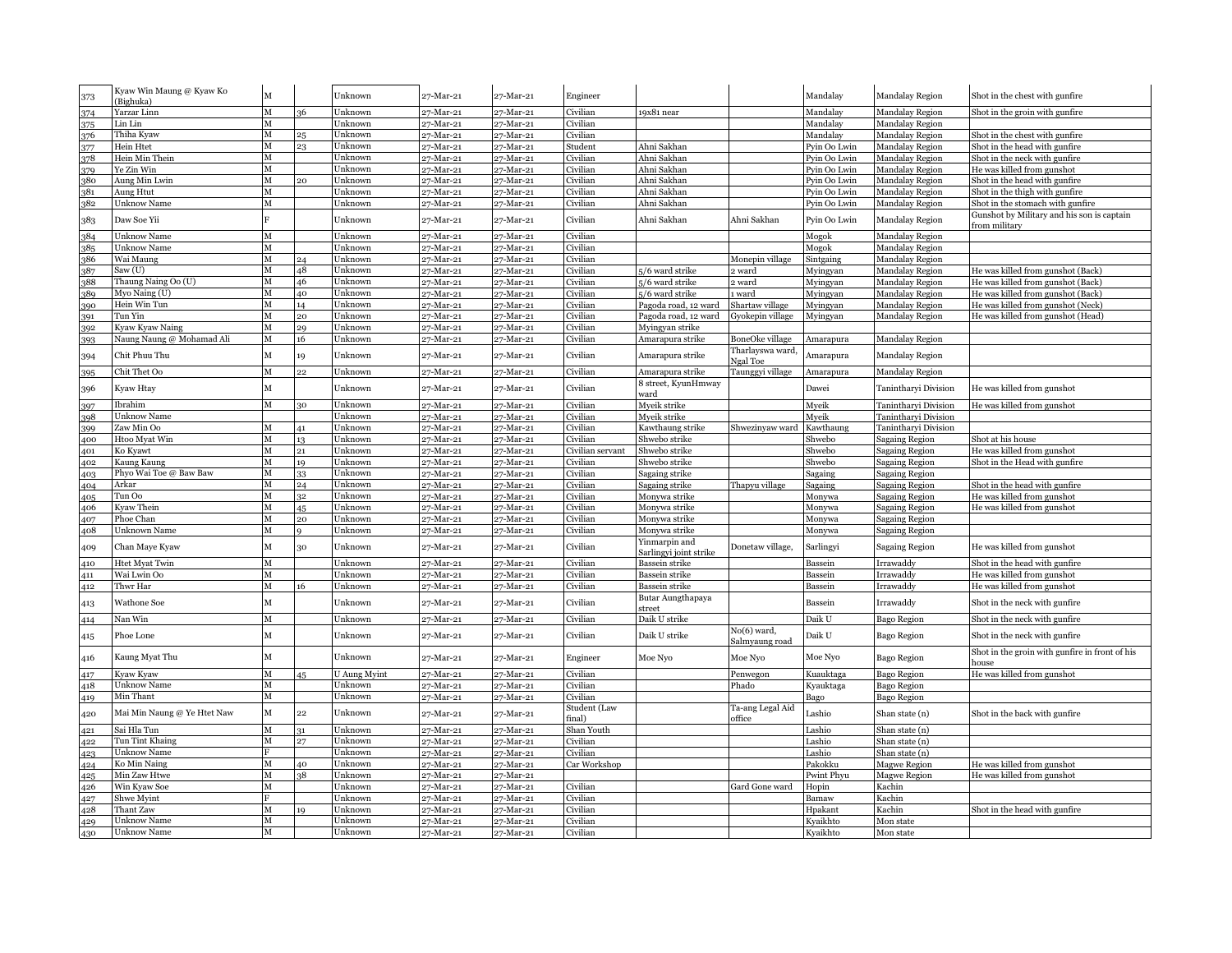| 431 | Aye Myat Thu                   |             | 11           | Unknown   | 27-Mar-21 | 27-Mar-21 | Student (Grade 5)          |                                               | Thukhawaddy<br>BEHS,<br>Dyewunkwin ward | Mawlamyine | Mon state                    | Shot in the stomach with gunfire                                                                                                                                                                                                                                                                         |
|-----|--------------------------------|-------------|--------------|-----------|-----------|-----------|----------------------------|-----------------------------------------------|-----------------------------------------|------------|------------------------------|----------------------------------------------------------------------------------------------------------------------------------------------------------------------------------------------------------------------------------------------------------------------------------------------------------|
| 432 | Win Soe                        | М           | 30           | Unknown   | 27-Mar-21 | 27-Mar-21 |                            | Daiwinkwin strike                             | Daiwinkwin                              | Mawlamyine | Mon state                    | Shot in the chest with gunfire                                                                                                                                                                                                                                                                           |
| 433 | Ye Yint Naung                  | М           | 15           | Unknown   | 27-Mar-21 | 27-Mar-21 | Student                    |                                               |                                         | Muse       | Shan state (n)               | He was killed from gunshot                                                                                                                                                                                                                                                                               |
| 434 | Unknown Name                   |             |              | Unknown   | 27-Mar-21 | 27-Mar-21 | Civilian                   |                                               |                                         | Muse       | Shan state (n)               | He was killed from gunshot                                                                                                                                                                                                                                                                               |
| 435 | Unknown Name                   |             |              | Unknown   | 27-Mar-21 | 27-Mar-21 | Civilian                   |                                               |                                         | Muse       | Shan state (n)               | He was killed from gunshot                                                                                                                                                                                                                                                                               |
| 436 | Thae Maung Maung               | М           | 20           | Unknown   | 27-Mar-21 | 28-Mar-21 | Student (ABSFU)            | <b>Bago Strike</b>                            | Padaythar ward,<br>hayargyi             | Bago       | Bago Region                  |                                                                                                                                                                                                                                                                                                          |
| 437 | Shine Htet Aung                | М           |              | Unknown   | 27-Mar-21 | 27-Mar-21 | Engineer/Artist            | Kyaukmyaung strike<br>Tamwe)                  | Hmaw Inn village                        | Daik U     | <b>Bago Region</b>           | Attack by bomb                                                                                                                                                                                                                                                                                           |
| 438 | Aung Zin Phyo                  | м           | 18           | Unknown   | 27-Mar-21 | 27-Mar-21 | Futsal goalkeeper          | Mandalay                                      |                                         | Mandalay   | Mandalay Region              |                                                                                                                                                                                                                                                                                                          |
| 439 | Aung Myo Thwin                 | м           |              | Unknown   | 27-Mar-21 | 27-Mar-21 | Civilian                   | Tatkone strike                                |                                         | Tatkone    | Naypyitaw/Mandalay<br>Region | Shot in the stomach with gunfire                                                                                                                                                                                                                                                                         |
| 440 | Kyaw Thura                     | М           |              | Unknown   | 27-Mar-21 | 27-Mar-21 | Civilian                   |                                               | Hninsi Myaing<br>treet, 53 ward         | S-Dagon    | Yangon Region                | Gunshot on neck/ Ma Nilar Win (Wife)                                                                                                                                                                                                                                                                     |
| 441 | Unknown                        |             |              | Unknown   | 27-Mar-21 | 27-Mar-21 | Civilian                   |                                               |                                         | 3-Dagon    | Yangon Region                |                                                                                                                                                                                                                                                                                                          |
| 442 | Zaw Lin Maung                  | М           | 31           | Unknown   | 27-Mar-21 | 27-Mar-21 | Teacher                    | 56 and Bobahtoo road                          | Warpoe village,<br><b>BEPS</b>          | Sintkuu    | Mandalay Region              |                                                                                                                                                                                                                                                                                                          |
| 443 | Min Lwin Oo                    | М           | 31           | Unknown   | 27-Mar-21 | 27-Mar-21 | Civilian                   | Mandalay strike (19<br>street, between 89*90) |                                         | Mandalay   | Mandalay Region              | His dead body was taken by militray                                                                                                                                                                                                                                                                      |
| 444 | Myo Aye @ Chit Ko Ko           | M           |              | Unknown   | 27-Mar-21 | 27-Mar-21 | Civilian                   | 59 street(Manawhari)                          |                                         | Mandalay   | Mandalay Region              |                                                                                                                                                                                                                                                                                                          |
| 445 | Aye Ko                         | M           | 40           | Unknown   | 27-Mar-21 | 27-Mar-21 | Civilian                   | front of Mintaleikin<br>monesty               |                                         | Mandalay   | Mandalay Region              | Junta forces' burnt a Mandalay resident alive<br>after shooting him in the chest, according to<br>residents and a night guard in the victim's<br>neighbourhood.                                                                                                                                          |
| 446 | Khine Zin Win, Ma              |             | 21           | Unknown   | 27-Mar-21 | 27-Mar-21 | Civilian                   | Kawthaung strike                              | Shwepyithar ward                        | Kawthaung  | Tanintharyi Region           |                                                                                                                                                                                                                                                                                                          |
| 447 | Tin Win Tun, U                 | м           | 47           | Unknown   | 27-Mar-21 | 27-Mar-21 | Civilian                   | Kawthaung strike                              | Shwepyithar ward Kawthaung              |            | Tanintharyi Region           |                                                                                                                                                                                                                                                                                                          |
| 448 | Yan Paing Oo, Ko               | М           | 17           | Unknown   | 27-Mar-21 | 27-Mar-21 | Civilian                   | Kawthaung strike                              | Shwepyithar ward Kawthaung              |            | Tanintharyi Region           |                                                                                                                                                                                                                                                                                                          |
| 449 | Ye Htet, Ko                    | M           | 20           | Unknown   | 27-Mar-21 | 27-Mar-21 | Civilian                   | Kawthaung strike                              | Aungthukha ward Kawthaung               |            | Tanintharyi Region           |                                                                                                                                                                                                                                                                                                          |
| 450 | Dr Thiha TinTun                | M           |              | Unknown   | 27-Mar-21 | 27-Mar-21 | Doctor                     | Mandalay strike, 42<br>street, Between 83-84  |                                         | Mandalay   | Mandalay Region              | His dead body was taken by militray                                                                                                                                                                                                                                                                      |
| 451 | Zin Mar Aung @ Zin Pu          |             | 24           | Unknown   | 28-Mar-21 | 28-Mar-21 | Nurse                      | Myingyan strike                               |                                         | Myingyan   | <b>Mandalay Region</b>       |                                                                                                                                                                                                                                                                                                          |
| 452 | Arr Khu                        |             |              | Unknown   | 28-Mar-21 | 28-Mar-21 | Women for<br>Justric (WJ)  | Kale strike                                   |                                         | Kale       | <b>Sagaing Region</b>        | Shot in the chest with gunfire                                                                                                                                                                                                                                                                           |
| 453 | Sangtea (ဆန်းသဲရာ)Zosangliana  | М           |              | Unknown   | 28-Mar-21 | 28-Mar-21 | Civilian                   | Kale strike                                   |                                         | Kale       | Sagaing Region               |                                                                                                                                                                                                                                                                                                          |
| 454 | Thar Chit                      | М           |              | Unknown   | 28-Mar-21 | 28-Mar-21 | Civilian                   | Kale strike                                   |                                         | Kale       | Sagaing Region               |                                                                                                                                                                                                                                                                                                          |
| 455 | Htan Haung Hlan                | м           |              | Unknown   | 28-Mar-21 | 28-Mar-21 | Civilian                   | Kale strike                                   |                                         | Kale       | Sagaing Region               |                                                                                                                                                                                                                                                                                                          |
| 456 | Aung San Oo, Ko                | М           | 19           | Unknown   | 28-Mar-21 | 28-Mar-21 | Student, ABSFU<br>(Monywar | Monywar strike                                |                                         | Monywa     | <b>Sagaing Region</b>        |                                                                                                                                                                                                                                                                                                          |
| 457 | Ko Byar @ Moe Zet Aung         | М           | 16           | Unknown   | 28-Mar-21 | 28-Mar-21 | Civilian                   | Monywar strike                                |                                         | Monywa     | Sagaing Region               |                                                                                                                                                                                                                                                                                                          |
| 458 | Thinzar Hein, Ma               | F           | 20           | Unknown   | 28-Mar-21 | 28-Mar-21 | Nurse                      | Monywa strike                                 |                                         | Monywa     | <b>Sagaing Region</b>        | Twenty-year-old nurse Thinzar Hein was<br>killed, along with an as of yet unidentified<br>man, on Sunday in Monywa by the regime's<br>armed forces. Thinzar Hein was working with<br>a rescue team & was shot in the head while<br>attending to other people who had been shot<br>by the junta's troops. |
|     | Min Thu Tun                    | М           | 24           | Unknown   | 28-Mar-21 | 28-Mar-21 | Civilian                   | Monywa strike                                 |                                         | Monywa     | Sagaing Region               |                                                                                                                                                                                                                                                                                                          |
| 460 | Koe Koe May                    |             |              | U Zaw Tun | 28-Mar-21 | 28-Mar-21 | Civilian                   | Monywa strike                                 |                                         | Monywa     | Sagaing Region               |                                                                                                                                                                                                                                                                                                          |
| 461 | Khine Zar Thwe, Ma             |             |              | Unknown   | 28-Mar-21 | 28-Mar-21 | AYA bank staff             | Near Shwekaungkywel<br>tea shop, 19 ward,     |                                         | S-Dagon    | Yangon Region                | Ma Khine Zar Thwe, an AYA bank employee,<br>was shot in the eve by Terrorists (#Myanmar<br>security forces) this afternoon. Died at the<br>hospital.                                                                                                                                                     |
| 462 | Moe Tun, Ko                    | м           | 30           | Unknown   | 28-Mar-21 | 28-Mar-21 | Civilian                   | Minyekyawswar rd, 70<br>ward, S-Dagon         | Minyekyawswar 2<br>street,70 ward       | 3-Dagon    | Yangon Region                | He was shot in the neck by terrorists.                                                                                                                                                                                                                                                                   |
| 463 | Jue Mhway @ Nyunt Win          | м           |              | Unknown   | 28-Mar-21 | 28-Mar-21 | Civilian                   | Amarapura strike                              |                                         | Amarapura  | <b>Mandalay Region</b>       |                                                                                                                                                                                                                                                                                                          |
| 464 | Aung Moe Oo                    | м           | 20           | Unknown   | 28-Mar-21 | 28-Mar-21 | Civilian                   | 16x88 road                                    |                                         | Mandalay   | Mandalay Region              |                                                                                                                                                                                                                                                                                                          |
| 465 | <b>Boe Aung</b>                | М           | 40           | Unknown   | 27-Mar-21 | 27-Mar-21 | Civilian                   | 41 road, between<br><b>OXO1</b>               |                                         | Mandalay   | <b>Mandalay Region</b>       |                                                                                                                                                                                                                                                                                                          |
| 466 | Soe Moe                        | М           |              | Unknown   | 27-Mar-21 | 27-Mar-21 | Civilian                   | 89 road and 19 road                           |                                         | Mandalay   | Mandalay Region              |                                                                                                                                                                                                                                                                                                          |
| 467 | Hein Htet Naing                | М           | $22^{\circ}$ | Unknown   | 27-Mar-21 | 27-Mar-21 | Civilian                   | 87 road, 35x36<br>between                     |                                         | Mandalay   | Mandalay Region              |                                                                                                                                                                                                                                                                                                          |
| 468 | Thar Ko                        | М           | 17           | Unknown   | 27-Mar-21 | 27-Mar-21 | Civilian                   | 80 road and 41 road                           |                                         | Mandalay   | <b>Mandalay Region</b>       |                                                                                                                                                                                                                                                                                                          |
| 469 | <b>Maung Maung</b>             | М           | 25           | Unknown   | 27-Mar-21 | 27-Mar-21 | Civilian                   | 38 road, 70x71<br>between                     |                                         | Mandalay   | Mandalay Region              |                                                                                                                                                                                                                                                                                                          |
| 470 | Zaw Zaw Htwe @ Mohamad Azikhan | $\mathbf M$ | 25           | Unknown   | 27-Mar-21 | 27-Mar-21 | Civilian                   | 82 Road, 27x28<br>between                     |                                         | Mandalay   | <b>Mandalay Region</b>       |                                                                                                                                                                                                                                                                                                          |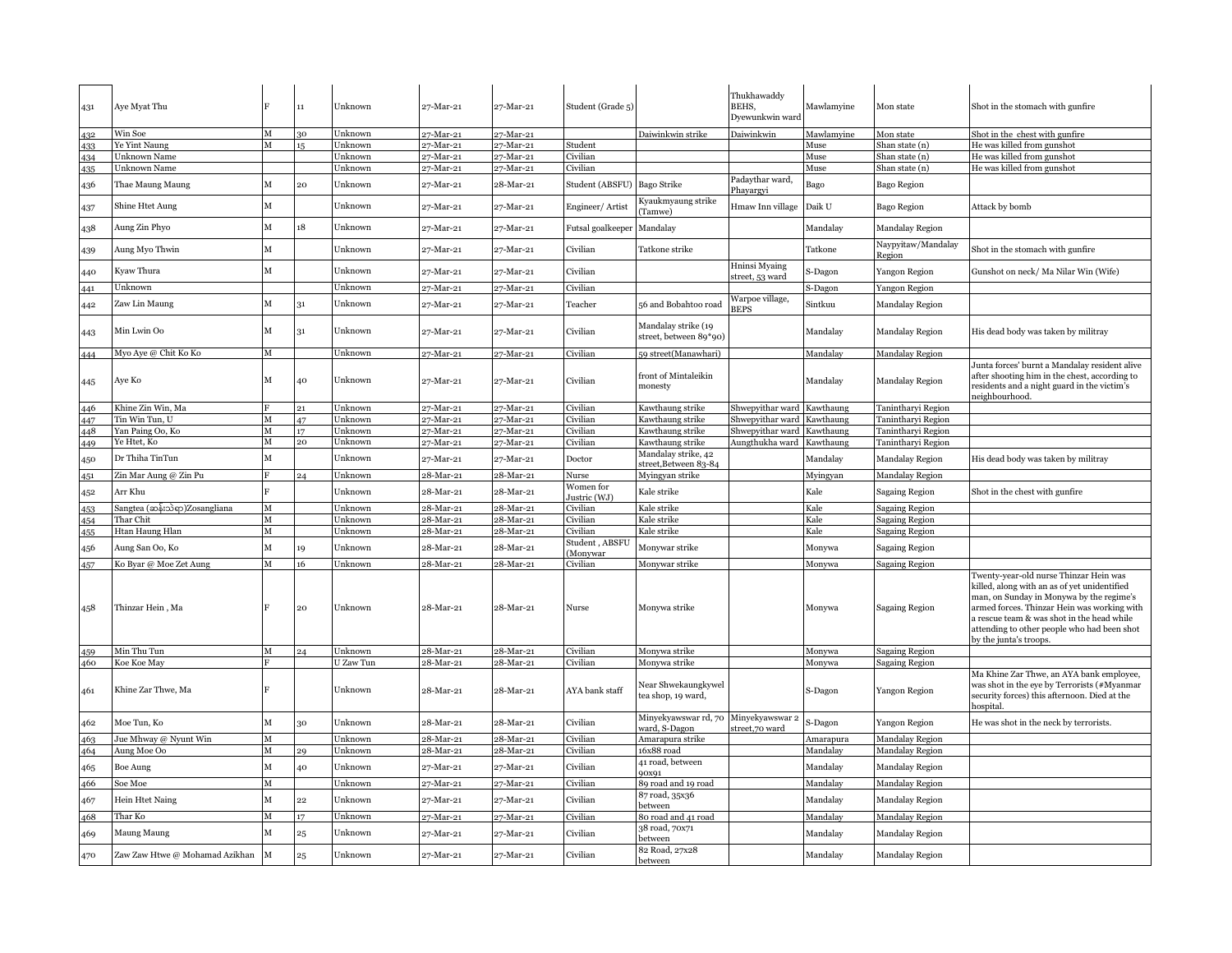| 471        | Thet Phone Naung                      | $\mathbf M$  | 21       | Unknown            | 27-Mar-21              | 27-Mar-21              | Civilian             | Coner of 35x85                   |                    | Mandalay              | Mandalay Region                    | Shot in the back with gunfire                                       |
|------------|---------------------------------------|--------------|----------|--------------------|------------------------|------------------------|----------------------|----------------------------------|--------------------|-----------------------|------------------------------------|---------------------------------------------------------------------|
| 472        | Aung Kyaw Myint @ Maung Kyaw          | $\mathbf M$  |          | Unknown            | 27-Mar-21              | 27-Mar-21              | Civilian             | 125 road, 62x63                  |                    | Mandalay              | <b>Mandalay Region</b>             |                                                                     |
| 473        | Kyaw Zin Tun                          | М            |          | Unknown            | 27-Mar-21              | 27-Mar-21              | Civilian             | 34x89 road                       |                    | Mandalay              | <b>Mandalay Region</b>             | Shot in the head with gunfire                                       |
| 474        | Myo Thet                              | М            | 49       | Unknown            | 7-Mar-21               | 27-Mar-21              | Civilian             | 30x10                            |                    | Mandalay              | Mandalay Region                    |                                                                     |
| 475        | Paye Phyo Aung                        | м            | 26       | Unknown            | 27-Mar-21              | 27-Mar-21              | Civilian             | 54 C road, 122                   |                    | Mandalay              | Mandalay Region                    |                                                                     |
| 476        | Paye Phyo Thant @ Kyan Chaung         | М            | 24       | Unknown            | 27-Mar-21              | 27-Mar-21              | Civilian             | 80x20                            |                    | Mandalay              | Mandalay Region                    |                                                                     |
| 477        | Thet Wai Wai Hlaing                   |              | 30       | Unknown            | 27-Mar-21              | 27-Mar-21              | Civilian             | Futpi gwae                       |                    | Mandalay              | Mandalay Region                    |                                                                     |
| 478        | Thurain Tun                           | М            | 35       | Unknown            | 27-Mar-21              | 27-Mar-21              | Civilian             | 62 road, near forest<br>office   |                    | Mandalay              | Mandalay Region                    |                                                                     |
| 479        | <b>Htet Myat Kyaw</b>                 | М            | 30       | Unknown            | 27-Mar-21              | 27-Mar-21              | Civilian             | New Masoeyain, 89x41             |                    | Mandalay              | Mandalay Region                    |                                                                     |
| 480        | Myo Ko                                | M            |          | Unknown            | 27-Mar-21              | 27-Mar-21              | Civilian             | 62 Road 117x118                  |                    | Mandalay              | Mandalay Region                    |                                                                     |
| 481        | Myo Min                               | М            | 29       | Unknown            | 27-Mar-21              | 27-Mar-21              | Civilian             | 134x63(A) coner                  |                    | Mandalay              | Mandalay Region                    |                                                                     |
| 482        | Zaw Min Thein                         | М            | 22       | Unknown            | 27-Mar-21              | 27-Mar-21              | Civilian             | 19 road                          |                    | Mandalay              | Mandalay Region                    |                                                                     |
| 483        | Bagyi Aung                            | М            |          | Unknown            | 27-Mar-21              | 27-Mar-21              | Civilian             | 31 road, 77x78                   |                    | Mandalay              | Mandalay Region                    |                                                                     |
| 484        | Hein Thant                            | М            | 17       | Unknown            | 27-Mar-21              | 27-Mar-21              | Civilian             | <b>Tamawata BEHS</b>             |                    | Mandalay              | Mandalay Region                    |                                                                     |
| 485        | Yan Naung @ Kyaw Kyaw                 | М            | 40       | Unknown            | :7-Mar-21              | ?-Mar-21               | Civilian             | Amarapura strike                 |                    | Amarapura             | <b>Mandalay Region</b>             |                                                                     |
| 486<br>487 | Wai Phyo Naung<br>Kvaw Min Latt       | М<br>M       | 15<br>40 | Unknown<br>Unknown | 27-Mar-21<br>27-Mar-21 | 27-Mar-21<br>27-Mar-21 | Civilian<br>Civilian | Amarapura strike<br>$5X122$ near |                    | Amarapura<br>Mandalay | Mandalay Region<br>Mandalay Region |                                                                     |
| 488        | Min Min Oo                            | M            | 40       | Unknown            | 27-Mar-21              | 27-Mar-21              | Civilian             | 1x86 road                        |                    | Mandalay              | <b>Mandalay Region</b>             |                                                                     |
| 489        | Wai Phyo Htet Naing                   | М            | 25       | U Maung Naing      | 27-Mar-21              | 27-Mar-21              | Civilian             |                                  |                    | Mandalay              | Mandalay Region                    |                                                                     |
| 490        | Phoe Phyu                             | М            | 26       | Unknown            | 27-Mar-21              | 27-Mar-21              | Civilian             |                                  |                    | Mandalay              | Mandalay Region                    |                                                                     |
| 491        | Kyaw Moe Khaing                       | м            |          | Unknown            | 27-Mar-21              | 31-Mar-21              | Civilian             |                                  |                    | South Dagon           | Yangoon Region                     |                                                                     |
| 492        | Kyaw Min Latt @ Pho Toke              | $\mathbf M$  | 16       | Unknown            | 27-Mar-21              | 30-Mar-21              | Student              |                                  | painnaltaw ward    | Dawei                 | Tanintharyi Division               | He was shot while he is driving in a motorbike<br>and then arrested |
| 493        | Paye Phyo Maung @ Pay Toe             | M            |          | Unknown            | 28-Mar-21              | 28-Mar-21              | Civilian             |                                  |                    | S Dagon               | Yangon Region                      | Shot in the head with gunfire                                       |
| 494        | Maung Maung Aye                       | M            |          | Unknown            | 28-Mar-21              | 28-Mar-21              | Civilian             |                                  |                    | S Dagon               | Yangon Region                      | Shot in the thigh with gunfire                                      |
| 495        | Zin Linn Aung @ Nga Linn              | $\mathbf{M}$ | 27       | Unknown            | 28-Mar-21              | 28-Mar-21              | Civilian             | Bangbwegon                       |                    | Bassein               | Irrawaddy                          | Shot in the neck with gunfire                                       |
| 496        | Chit Ko Ko                            | М            | 38       | Unknown            | 28-Mar-21              | 28-Mar-21              | Civilian             |                                  |                    | Thaketa               | Yangoon Region                     | Shot in the chest with gunfire                                      |
| 497        | Maung Hla                             | М            | 43       | Unknown            | 28-Mar-21              | 28-Mar-21              | Civilian             |                                  |                    | Pakokku               | <b>Magwe Region</b>                | Shot dead while travelling in a passenger bus                       |
| 498        | Min Nyo                               | м            |          | Unknown            | 28-Mar-21              | 28-Mar-21              | Civilian             |                                  |                    | Kale                  | <b>Sagaing Region</b>              |                                                                     |
| 499        | Wai Yan Moe                           | M            | 22       | Unknown            | 28-Mar-21              | 28-Mar-21              | Student              |                                  |                    | Faunggyi              | Shan state                         | He was killed from gunshot                                          |
| 500        | Soe Moe Aung                          | M            | 38       | Unknown            | 29-Mar-21              | 29-Mar-21              | Civilian             | Thaketa 10 ward                  |                    | Thaketa               | Yangoon Region                     | Shot in the chest with gunfire                                      |
| 501        | Soe Paing                             | М            | 50       | Unknown            | 29-Mar-21              | 29-Mar-21              | Civilian             | Thaketa                          | Yan Pyay 13 Street | Thaketa               | Yangoon Region                     | He was killed from gunshot                                          |
| 502        | Htoo Htet Hlains                      | M            | 20       | Daw Yamin Thu      | 29-Mar-21              | 29-Mar-21              | Civilian             | Thaketa                          | Yan Pyay Street    | Thaketa               | Yangoon Region                     | He was killed from gunshot                                          |
| 503        | Kyaw Min Zin                          | М            | 33       | Unknown            | 29-Mar-21              | 29-Mar-21              | Civilian             | Myingyan strike                  |                    | Myingyan              | <b>Mandalay Region</b>             |                                                                     |
| 504        | Thu Htoo San                          | M<br>M       | 19       | Unknown            | 29-Mar-21              | 29-Mar-21              | Civilian             | Myingyan strike                  |                    | Myingyan              | <b>Mandalay Region</b>             |                                                                     |
| 505        | Wai Lwin Oo<br>Zaw Hein Tun @ Zaw Gyi | M            | 21<br>32 | Unknown<br>Unknown | 29-Mar-21              | 29-Mar-21              | Civilian             | Myingyan strike                  |                    | Myingyan              | Mandalay Region                    |                                                                     |
| 506        |                                       |              |          |                    | 29-Mar-21              | 29-Mar-21              | Civilian             | Myingyan strike<br>South Dagon   | 107 ward,          | Myingyan              | Mandalay Region                    |                                                                     |
| 507        | Nay Linn Saw                          | M            | 30       | Unknown            | 29-Mar-21              | 29-Mar-21              | Civilian             | rackdown<br>South Dagon          | thumingalar        | South Dagon           | Yangoon Region                     |                                                                     |
| 508        | Wai Phyo Thu                          | М            | 27       | Unknown            | 29-Mar-21              | 29-Mar-21              | Civilian             | rackdown<br>South Dagon 69 ward  | 53 ward            | South Dagon           | Yangoon Region                     |                                                                     |
| 509        | San Tint Naing                        | М            | 27       | U Tin Tun          | 29-Mar-21              | 29-Mar-21              | Civilian             | rackdown                         |                    | South Dagon           | Yangoon Region                     | Shot in the eye with gunfire                                        |
| 510        | Thet Naing Tun                        | м            | 41       | Unknown            | 29-Mar-21              | 29-Mar-21              | Civilian             | South Dagon<br>rackdown          |                    | South Dagon           | Yangoon Region                     |                                                                     |
| 511        | Myo Ko Ko Oo                          | $\mathbf M$  | 27       | Unknown            | 29-Mar-21              | 29-Mar-21              | Civilian             | South Dagon<br>rackdown          |                    | South Dagon           | Yangoon Region                     |                                                                     |
| 512        | Ko Ko Lwin                            | M            | 26       | Unknown            | 29-Mar-21              | 29-Mar-21              | Civilian             | South Dagon<br>rackdown          |                    | South Dagon           | Yangoon Region                     |                                                                     |
| 513        | Thein Aung                            | М            | 28       | Unknown            | 29-Mar-21              | 29-Mar-21              | Civilian             | South Dagon<br>rackdown          |                    | South Dagon           | Yangoon Region                     |                                                                     |
| 514        | <mark>Aung Myo Thant</mark>           | М            | 28       | Unknown            | 29-Mar-21              | 29-Mar-21              | Civilian             | South Dagon<br>erackdown         |                    | South Dagon           | Yangoon Region                     |                                                                     |
| 515        | Win Htut Aung                         | М            | 19       | Unknown            | 29-Mar-21              | 29-Mar-21              | Civilian             | South Dagon<br>crackdown         |                    | South Dagon           | Yangoon Region                     |                                                                     |
| 516        | <b>Cyaw Than</b>                      | М            | 19       | Unknown            | 29-Mar-21              | 29-Mar-21              | Civilian             | South Dagon<br>rackdown          |                    | South Dagon           | Yangoon Region                     |                                                                     |
| 517        | Kalar                                 | м            | 40       | Unknown            | 29-Mar-21              | 29-Mar-21              | Civilian             | South Dagon<br>rackdown          |                    | South Dagon           | Yangoon Region                     |                                                                     |
| 518        | Maung Oo                              | $\mathbf M$  |          | Unknown            | 29-Mar-21              | 29-Mar-21              | Civilian             | South Dagon<br>rackdown          |                    | South Dagon           | Yangoon Region                     |                                                                     |
| 519        | Unknow Name                           | М            |          | Unknown            | 29-Mar-21              | 29-Mar-21              | Civilian             | South Dagon<br>rackdown          |                    | South Dagon           | Yangoon Region                     | He was set on fire at Ward 55 in South Dagon                        |
| 520        | Thar Chaw                             | М            | 20       | Unknown            | 29-Mar-21              | 29-Mar-21              | Civilian             | South Dagon<br>rackdown          |                    | South Dagon           | Yangoon Region                     |                                                                     |
| 521        | Aung Thu                              | M            | 27       | Unknown            | 29-Mar-21              | 29-Mar-21              | Civilian             | South Dagon<br>crackdown         |                    | South Dagon           | Yangoon Region                     |                                                                     |